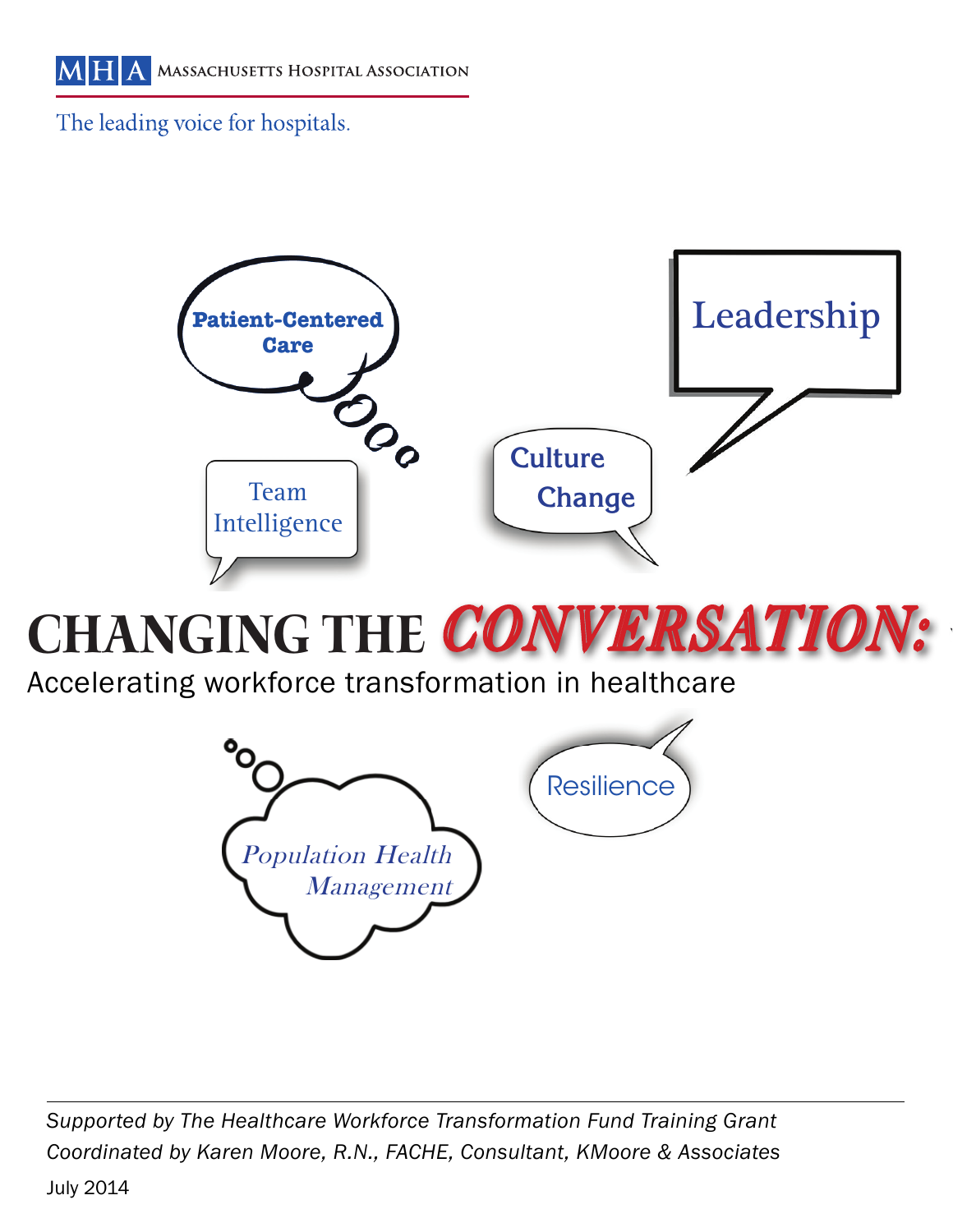## **Changing the Conversation: Accelerating Workforce Transformation in Healthcare**

#### *EXECUTIVE SUMMARY*

Hospitals and health systems need to accelerate workforce transformation so that they can be successful in making the wide-scale changes needed to redesign healthcare. To gain greater understanding of the realities of workforce needs and challenges over the next 3-5 years, the Massachusetts Hospital Association (MHA), funded by a Workforce Transformation Planning Grant, interviewed a diverse sample of leaders at Massachusetts healthcare organizations and conducted a broad survey of its membership. A complex picture of emerging knowledge, science, and roles emerged, converging on the changing healthcare delivery system. Most of the 459,000 healthcare workers in Massachusetts  $1$  have been prepared for a model of care that has been hospital-centric. Yet, shifting sites of care, accountability for care management, a more patient-centered focus, and new skills in team care are driving the need for change.

The challenge of retooling the existing workforce is unprecedented. Duress among hospital workers is evident. Despite increased employment rates, healthcare workforce productivity nationally<sup>2</sup> continues to be the lowest throughout all sectors. Respondents want hospital education efforts to be more applicable to challenges they currently face, focusing more on dealing with change management and team training. Specifically, they point to a need for creating value for the workforce where learning pertains directly to supporting team-based approaches to care. And there is a need for a broader understanding of new roles and how they overlap with existing roles, as well as support of individual capacity to cope with a rapidly changing environment.

All efforts at workforce transformation must come from the perspective of the patient, respondents say. Involving patients and chronicling patient journeys through their healthcare experience will be key. Although there have been efforts at improving the patient experience through customer service training and process improvement efforts, some feel these efforts have not had the expected impact. Accelerating transformation will come not just from what workers *do*, but the consciousness with which they do it. It is therefore essential to involve frontline workers in the redesign of healthcare delivery. 

Leaders and workers will need to shift from rigid role and task orientation to well-defined career frameworks that promote flexibility to change roles and settings, develop new capabilities, and alter professional focus in response to the changing environment and the needs of patients. Attention to role introduction, team training and inter-professional learning, as well as the individual worker's

 $\overline{a}$ <sup>1</sup> Massachusetts Healthcare Chartbook, Executive Office of Labor and Workforce Development, Commonwealth Corporation, Fall 2007, page 7. Accessed 7/25/2014

<sup>2</sup> Kocher and Sahni, "Rethinking Health Care Labor," *New England Journal of Medicine*, October 13, 2011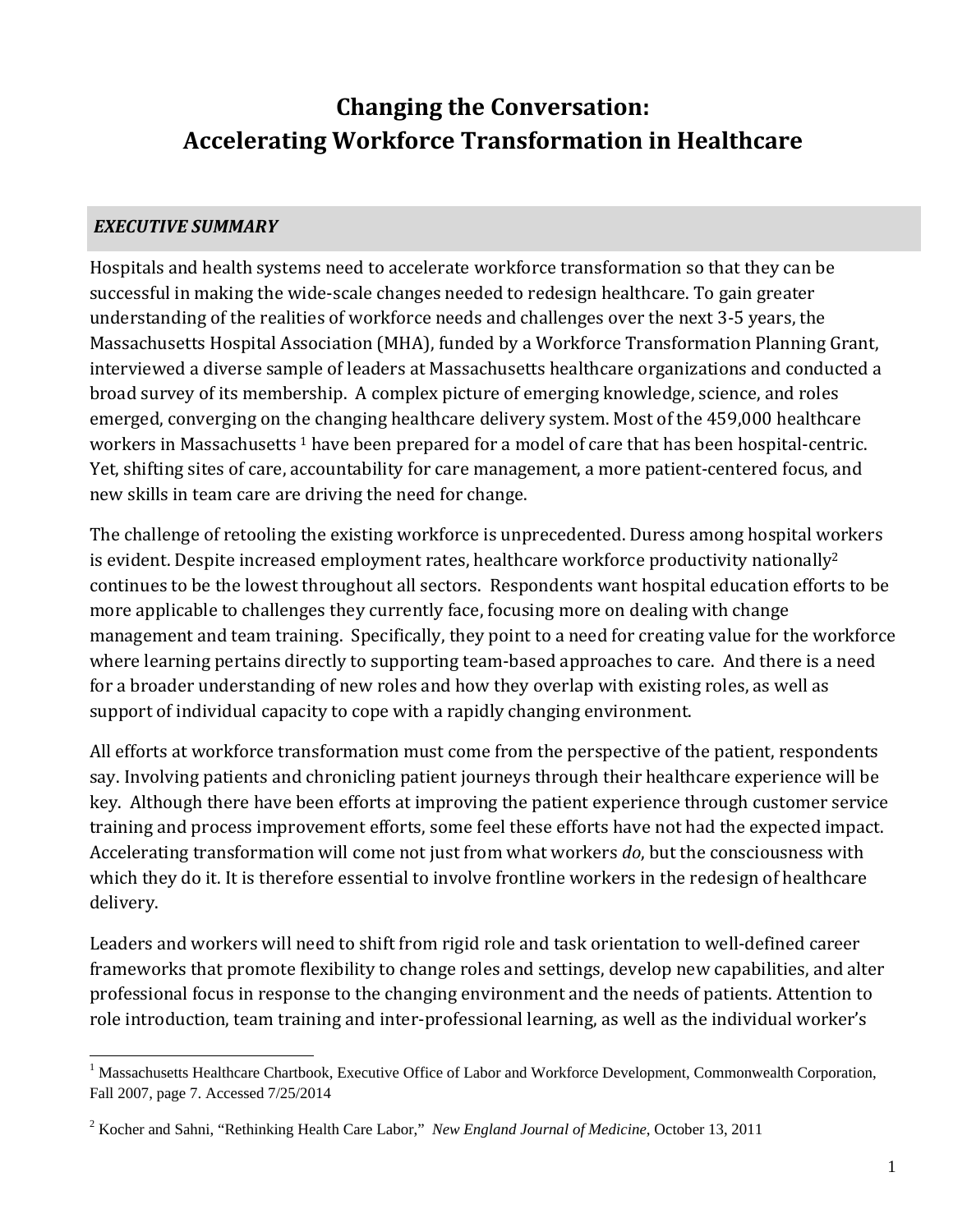need for self-care, reflection, and resilience, will allow creativity, innovative learning and compassionate environments of care. Finally, commitment is needed to dedicate resources to support education and training. Given the wide scale of workforce redevelopment needed, this can be facilitated through centralized learning collaboratives, including both public and private funding.

## **I. INTRODUCTION**

The purpose of this report is to obtain a current understanding of how hospital and health systems in Massachusetts are transforming their workforces to meet the needs of the rapidly changing healthcare community.

Massachusetts has led the nation in the redesign of healthcare delivery over the past 10 years. Yet hospitals and health systems the commonwealth are under increasing strain. In the U.S., healthcare expenditures have grown to 17% of Gross Domestic Product (GDP), with projections to grow to 20% by 2020.<sup>3</sup> However, in Massachusetts the unadjusted per capita cost of care is significantly higher than the U.S. average. Even after adjustment for risk factors, spending is 20% higher.

When looking solely at hospital care, Massachusetts exceeded the U.S. average by  $41.6\%$ ,<sup>4</sup> and in long-term care and home health by 72%.<sup>5</sup> Massachusetts costs continuing on this trajectory will double by 2020. Furthermore, between 2001 and 2011, the Massachusetts state budget has increased by 59% (\$5.1Billion) while other social support needs such as public health, mental health education, and others have been cut by \$20% (\$4 Billion).<sup>6</sup>

Significant shifts are taking place catalyzed by healthcare payment reform to create new and larger health systems, forge new partnerships between providers throughout the continuum of care, and pilot innovative ways to deliver healthcare to meet the "triple aim": improving the patient experience of care (including quality and patient satisfaction), improving the health of the population, and reducing per capita costs of care.

Healthcare employment has outpaced overall employment in the U.S., and yet the healthcare workforce is less productive now than it was 20 years ago. (Productivity is defined as the output of volume of activity per unit of cost.) In an article by Robert Kocher, M.D. and Nikhil R. Sahni, published in the *New England Journal of Medicine* titled "Rethinking Health Care Labor," the authors report that any effort to slow the rate of healthcare spending will require a change in labor structure by reducing

<sup>6</sup> *Building a System of Care for Greater Value*, presentation by Howard Grant, J.D., M.D., for the American College of Healthcare Executives, July 1, 2014

 3 Center for Medicare & Medicaid Services, *National Health Expenditure Projections 2010-2011, Forecast Summary*, Table 1, page 4.

<sup>4</sup> The Henry J. Kaiser Family Foundation, *Health Care Expenditures per Capita by Service by State of Residence*, 2009, http://kff.org/other/state-indicator/health-spending-per-capita-by-service/ for notes and sources

<sup>5</sup> Health Policy Commission, *2013 Cost Trends Report,* July 2014 Supplement, p.12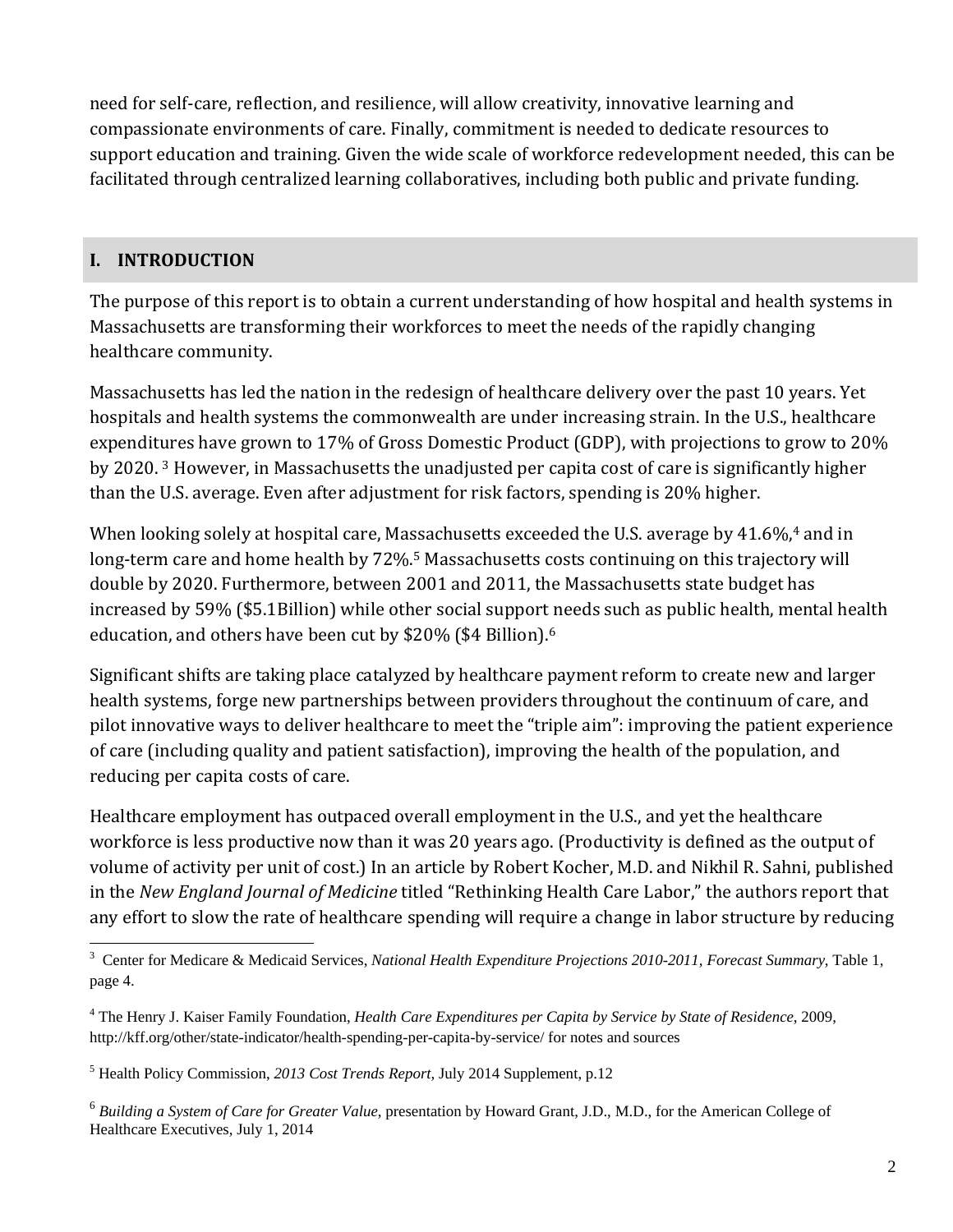workers, lowering wages, or increasing productivity. Approaches that encourage redesign of care delivery by using a different quantity and mix of workers engaging in a much higher value set of activities will deliver the most value. They go on to cite the need to leverage technology and standardization of work to help eliminate waste. The authors point out that every other major sector of the economy has managed to simultaneously improve quality and consumer satisfaction while reducing cost. The same should be achievable in the healthcare sector.

In a recent *Harvard Business Review* article by Michael Porter and Thomas Lee M.D. titled, *The Strategy That Will Fix Health Care: Providers Must Lead the Way in Making Value the Overarching Goal,* the authors state: "We must move away from a supply-driven healthcare system organized around what physicians do, and toward a patient-centered system organized around what patients need." Dr. Lee remarked in a recent presentation, "The challenge with care delivery for providers is that there are too many people involved, too much to do, no one with all the information, and no one with full accountability. The result is chaos and it leads to gaps in quality, safety and efficiency. The healthcare system is under duress. We need strategies that transcend the payment model. Improvement of value is the most robust strategy for all of the major provider levers for success."

The workforce itself is getting increased attention. How can the workforce transform to achieve the triple aim? Providers and workers are being required to learn new skills, work across new boundaries, and collaborate in unprecedented ways with colleagues as well as with patients and families. However, workforce deployment remains rigid and productivity lags.

## **II. BACKGROUND**

This report was made possible by the Workforce Transformation Fund Planning Grant included in Chapter 224, which was passed in 2013 with the goal of bringing Massachusetts healthcare spending growth in line with growth in the overall economy. The law includes many references to improving the quality of care and builds on two previous laws enacted in 2008 and 2010 that expanded data transparency and reporting on cost trends and drivers aimed to control premium growth. The comprehensive Chapter 224 introduced mandates for providers and hospitals to review current practices and to seek ways to further improve and redesign care.

This grant-funded project, executed by MHA, was designed to gain understanding of the hospital workforce training needs now and over the next 3-5 years from the perspectives of senior executives, middle managers, and frontline staff from MHA member hospitals.

Over the past year MHA has launched The Institute for Care Coordination to provide education on skills and expertise needed to excel at population health/care coordination. The care coordination role is clearly a starting point. Participants in the Institute's educational forums have reported high variability in understanding reform and other new roles being introduced to patient care delivery environments.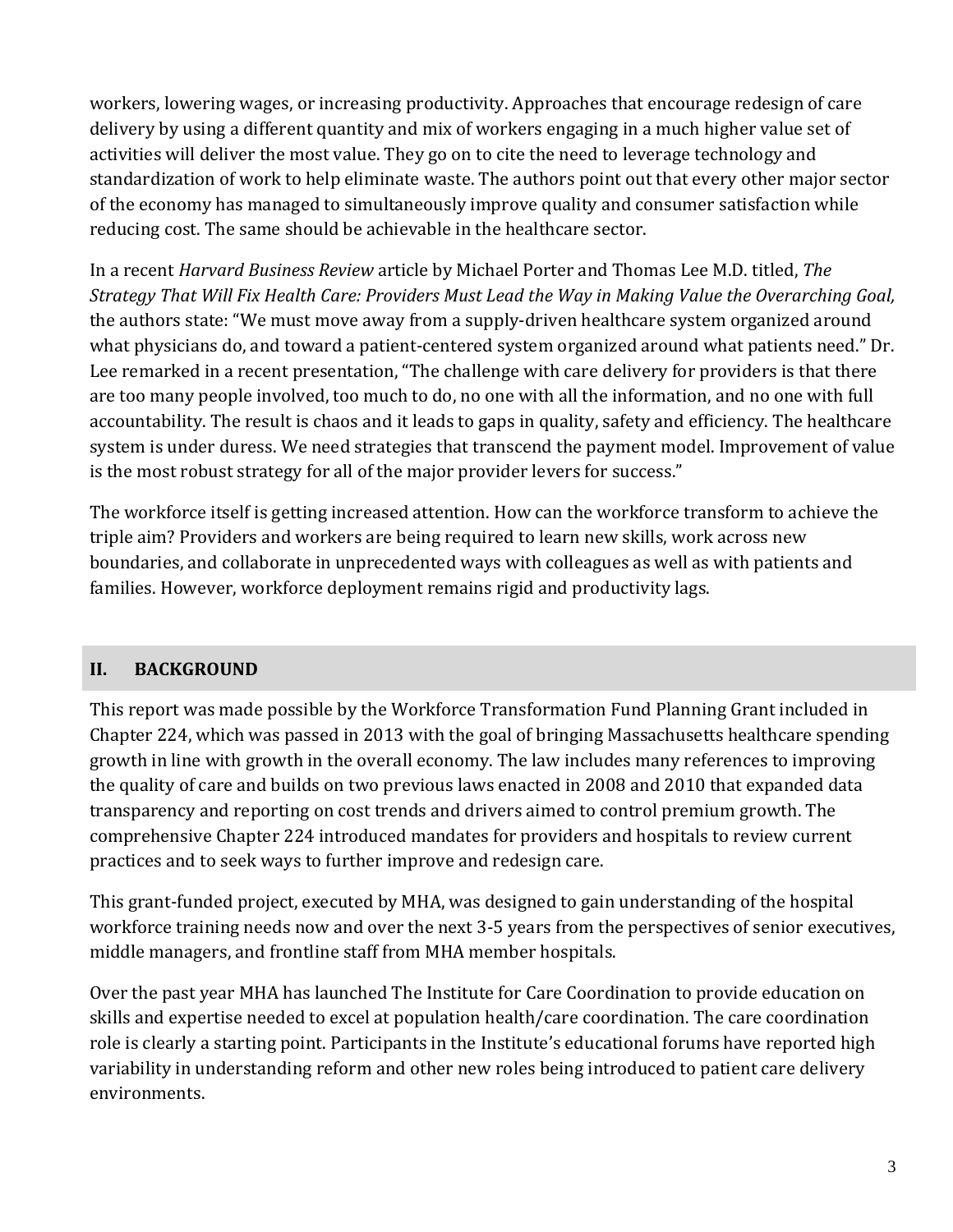The move to new models of care delivery is creating challenges for workers in different ways. Some challenges include understanding the resources available in the community for adequate care planning. One participant who took part in the survey stated: "Care coordination is worse than ever with fragmented and cumbersome electronic health records, changing family dynamics brought on by working families and socioeconomics, and healthcare providers who don't really know the patient." Many of the attendees at the Institute's programs reported a feeling of disempowerment and confusion about whose job it is to "fix things." A significant stressor reported was feeling caught between supporting patients and the expectations for reducing costs without feeling they had a voice or a place for meaningful involvement in change.

This report seeks to unveil information and data gleaned from this project that will help hospitals and health systems with their workforce strategies. It is also intended to assist the Massachusetts Hospital Association over the next 3-5 years to provide needed support, education, and training to accelerate workforce changes in the care delivery environment.

#### **III. METHODS OF INQUIRY**

The method of inquiry was twofold:

1. **Qualitative**: Structured interviews with hospital leaders to get insights, perceptions and thinking from those responsible for the planning and delivery of care, and also to inform the design of the quantitative survey.

2. **Quantitative**: The dissemination of a survey to obtain data around knowledge and skill development needed in the hospital workplace.

The project enlisted the support of the Gallup Company for survey design and to conduct some of the interviews.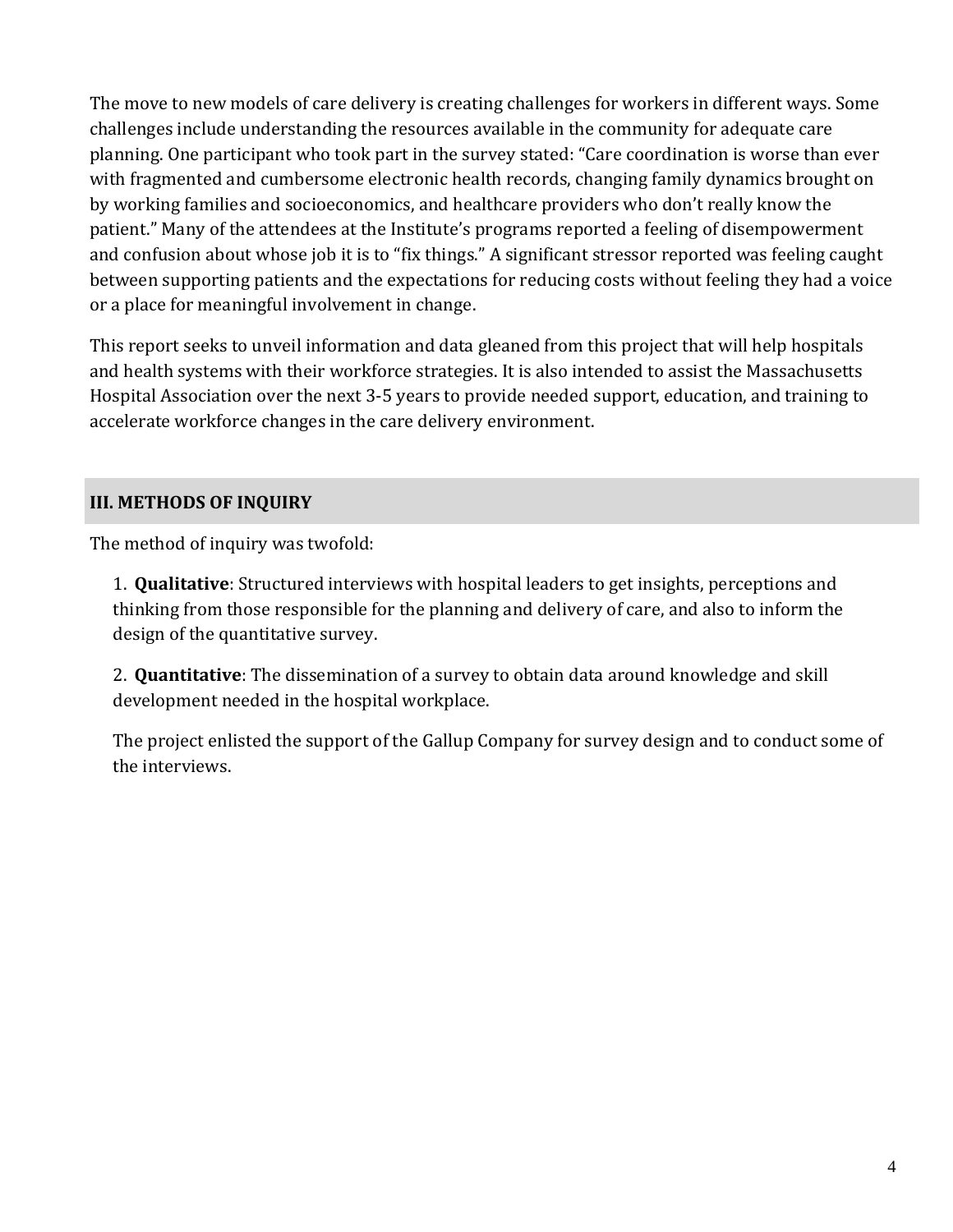## **REPORT OF FINDINGS FROM QUALITATIVE INTERVIEWS**

A total of 16 interviews were conducted using a structured interview approach. Participants were all involved with the planning and delivery of patient care services and were selected to represent diverse missions and geographic locations.

|              | <b>Teaching</b><br><b>Hospital</b> | <b>Community</b><br><b>Hospital</b> | <b>Other</b> |
|--------------|------------------------------------|-------------------------------------|--------------|
| CEO/COO      |                                    | 3                                   |              |
| CNO/COO      |                                    |                                     |              |
| Director/Mgr |                                    |                                     |              |
| Other        |                                    |                                     |              |

Following are the set of questions posed to interviewees with summarized descriptions of themes which emerged among the responses.

#### *1. What trends or changes in healthcare delivery are of the greatest interest to you right now?*

The responses to this question fell into 6 themes:

## **Declining reimbursements resulting in tremendous cost pressures**

MHA members are familiar with the overarching issues underpinning the need for expense reduction. However, senior executives and managers should not overestimate their *workforce's* understanding of these issues. There is a great deal of variability in basic understanding of the Affordable Care Act (ACA) and the shift to new payment models or how hospital budgets even work. One of the interviewees who led the educational programming of a healthcare organization stated he had found this was so true that the hospital developed tutorials to be done online that were prerequisites for some of the more advanced educational offerings.

Not all interviewees led with the concern of reducing expenses. There was considerable awareness of a need to provide healthcare to a population of people whose insurance gives them greater access to care along with the implications for partnerships and collaborations that need to be created in order to achieve them.

 **New methods of care delivery, provider roles and payment models with the development of ACOs and medical homes**

Most interviewees identified challenges with working across medical subspecialties, coordinating post-acute care, and community/home-based services. New roles are being created or introduced in new settings. One senior nursing leader stated: "A need for Nurse Practitioners is exploding."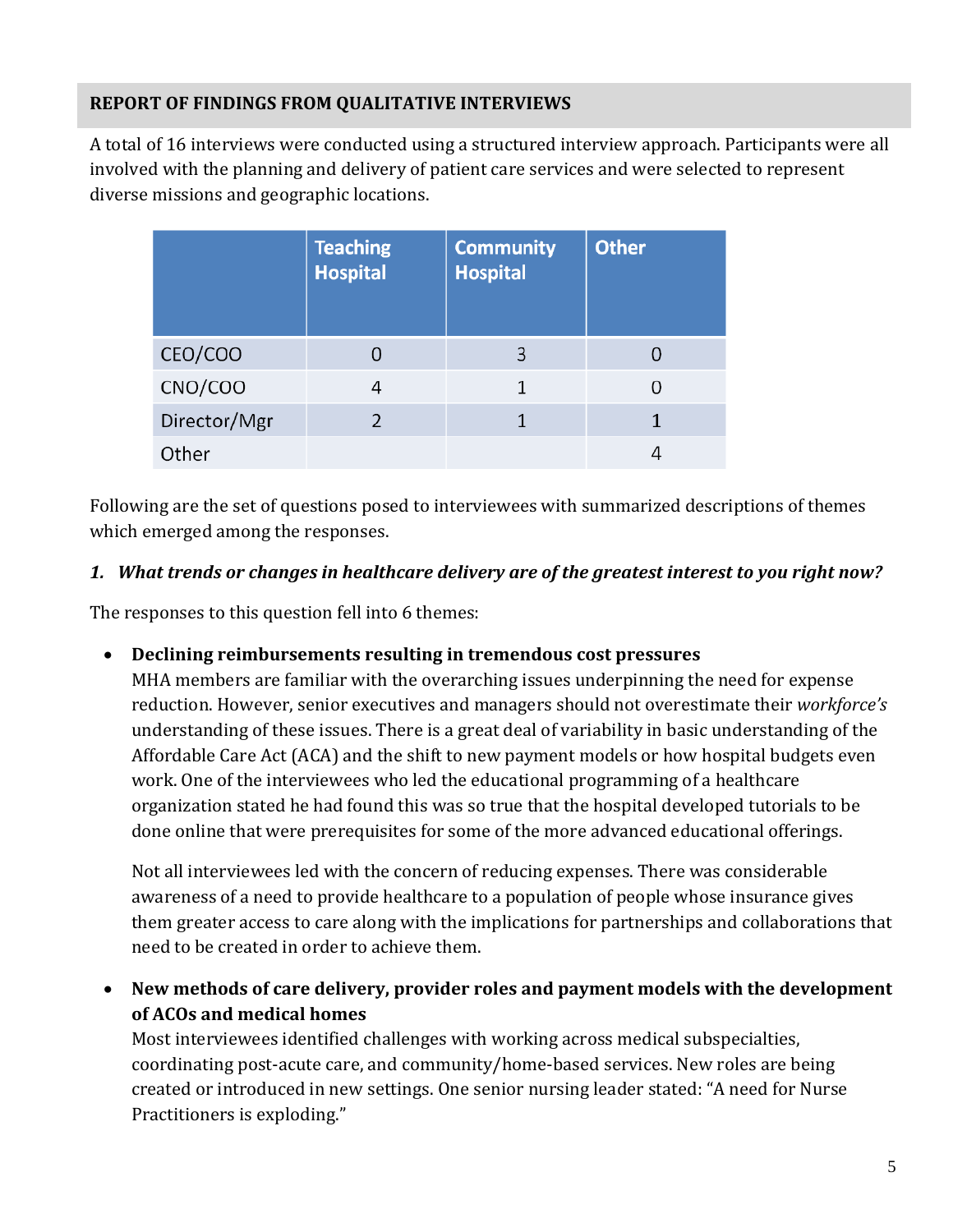In addition, there is a shift of tasks to less-skilled workers while the professional care delivery team expands in its expertise to include pharmacists, nutritionist, and behavioral health specialists. Even these professionals in new settings require more flexibility, new skills, and competencies. 

 **Societal Issues: Demographics of an aging workforce, mixed generations, lack of diversity in the workforce, and socioeconomic disparity**

Interviewees discussed the fact that the workforce often does not culturally or ethnically reflect the patient population being served. There are also mixed generations in the workforce. With "organizational culture" defined as "what happens when no one is looking," different cultural perspectives may hinder standardizing approaches to care.

The willingness of others to speak up when someone isn't following through is seen as important to basic safety. This is challenging in hospitals with strong hierarchical structures and titles such as "Chief" and "Director" or with leaders who may not reflect the cultural diversity of the rest of the workforce.

Some organizations have reported addressing economic disparity by altering benefits structures for lower paid workers.

## **Shifts away from inpatient utilization**

An actual or anticipated trend of lower inpatient census was cited. The system of care delivery, such as it is, is set up so it often works easiest once a patient is admitted to a hospital. For example, a patient receiving complex care in the emergency room, who also has a known diagnosis and treatment plan, often ends up in an inpatient bed. Case Managers in emergency rooms have become common and have shifted the focus of emergency room care planning. Interviewees described care planning as getting more complex, requiring knowledge of community services and other aspects of the continuum of care.

The other significant impact of lower inpatient census is that the inpatient setting has traditionally been where clinicians received their training and are expected to work when entering the workforce. Many clinicians find they cannot get positions in hospitals and are concerned about their career choice. There is growing demand for clinicians in medical homes, outpatient settings and in the community. Even these positions were described as taking an expertise and foundation of learning from hospital experience.

About half the organizations represented by the interviewees have not yet experienced decreasing inpatient utilization, but are anticipating a future trend. They have been actively looking at populations who are using inpatient services and could have been cared for in a lower-cost setting. Some of these efforts are resulting in shifts of inpatient volume from tertiary care to community hospitals.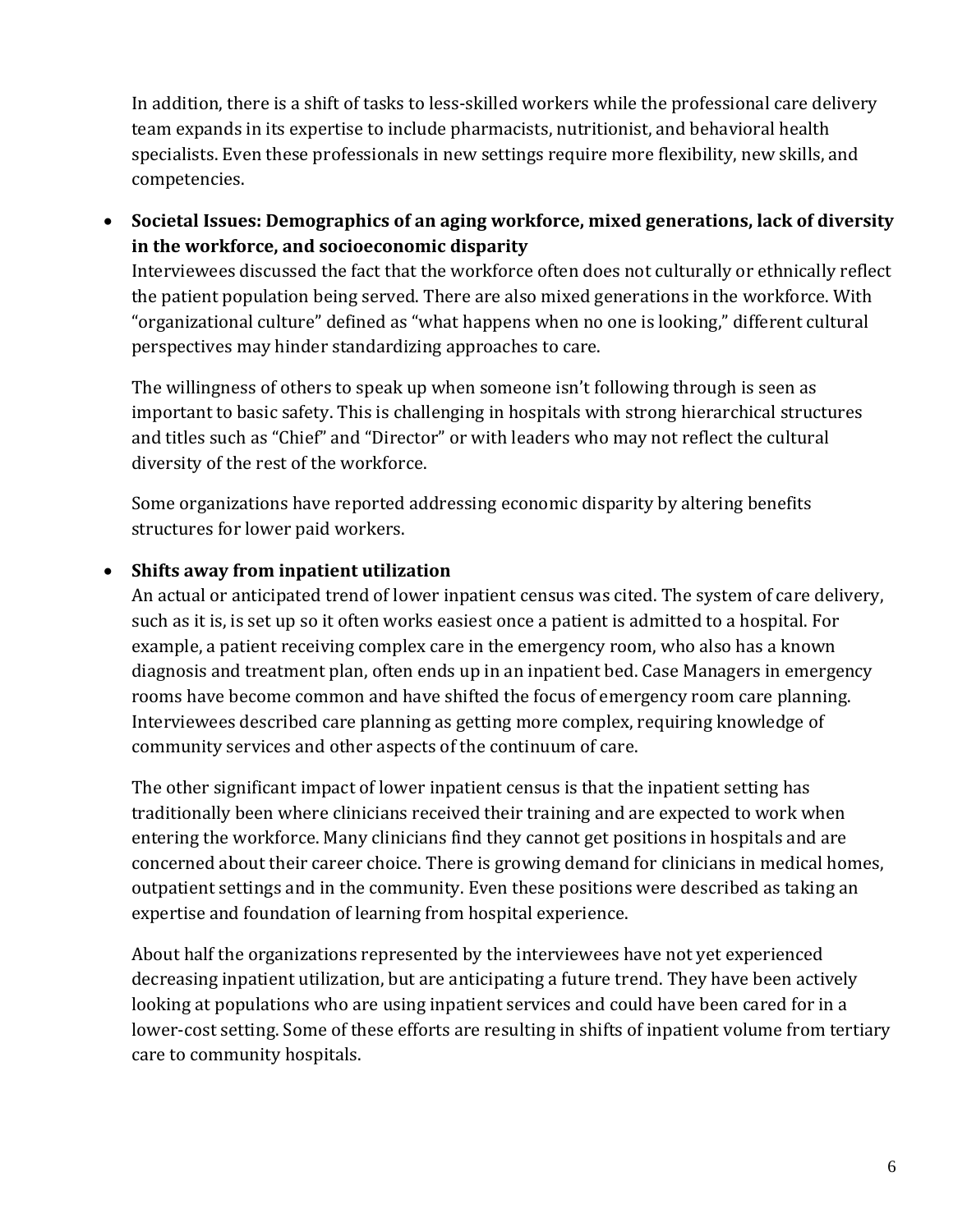#### **Information technology and bio‐technology**

Interviewees described the increasing capital needed to develop and stay current with demands for patient care, data, and reporting needs. A physician reported having to spend three hours documenting care after seeing a patient for an hour. Implementation of an Electronic Health Record (EHR) was occurring in all of the hospitals represented. In some cases, the hospital was going from a paper system to an EHR for the first time and others had an EHR and were going to new platforms and vendors. Adopting EHRs requires lengthy planning and implementation periods. Increasing informatics staff, particularly clinicians in these roles, was also a trend.

#### **The new consumerism of healthcare and increased access to care**

More patients have access to care and are covered by insurance plans with higher co-pays and deductibles (that may vary depending on where they go for care). This may result in patients seeking care in lower-cost settings or forgoing care. The patient wants to know what the cost implications for care will be when a plan of care or course of treatment is being discussed, representing increased challenges for providers. At the same time a "retail" environment for healthcare is emerging, giving consumers more choices but disrupting continuity of care opportunities. 

## *2. Has healthcare reform required you to develop new roles or skills in your organization/position? How have you done that? Has it been successful?*

All interviewees reported the development of new roles or skills in their organizations as a result of changes in care delivery. However, most discussed the need for a more flexible workforce with 1) existing workers taking on new roles in new models of care; 2) shifting employment settings; and 3) moving between needed specialties and changing services offered.

## **Taking on New Roles: A focus on the role of nursing**

The need for nurse practitioners and the lack of them was a significant theme. In some cases teaching hospitals partnered with schools of nursing to place advanced practice students in clinical settings. Some curriculum has been developed to address the acculturation of nurse practitioners into primary care practice settings. Despite the decades-long existence of the role of Advanced Practice RNs (APRNs) it was felt that there is still a lack of understanding of their role and how it is differentiated from the physician assistant.

One senior nursing leader stated that, "the ACA has opened up access to care. However, our systems of care delivery are not ready, particularly for primary care. Massachusetts has not been a leader with regards to the role of the nurse practitioner as it relates to regulation and reimbursement. With an increasing volume of people seeking care, there are delays in access to care. People are being seen when their illness trajectory has moved to a more acute level, resulting in sicker patients being seen in the hospital. This is true for those with mental illness as well."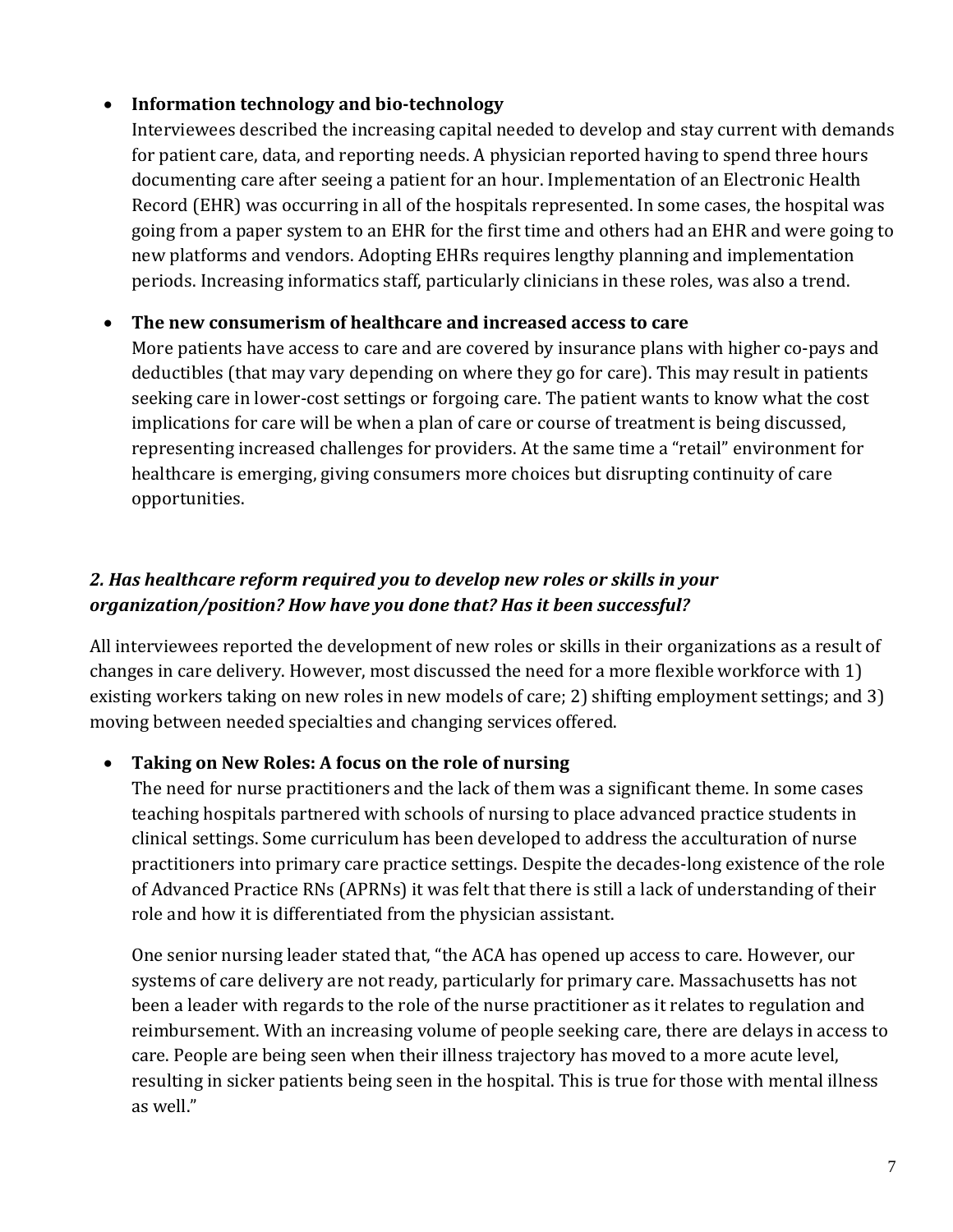Many of the interviewees talked about the role of nursing in general and referenced the 2010 Institute of Medicine report, *The Future of Nursing: Leading Change, Advancing Health*. Recognition that care delivery takes a team and nursing care delivery requires support enables nurses to work at "the top of their education" and away from a utilitarian function, and allows them to move towards accountability for care management and coordination.

There is an increasing need cited for nurses with specialty certification in the inpatient setting, such as critical care, emergency care, and surgical nurses (including RN First Assistants to surgeons). Traditionally, new graduate nurses did not enter into these roles but now, almost all of those interviewed described programs to bring new graduates directly into specialty programs with extensive orientation and mentoring. In some cases this has created added stress for staffs that maintain assignment levels while supporting new staff acquiring competency. Some organizations were developing nurse residency programs for new graduates.

#### **Shifting employment settings**

As patients move away from inpatient care there is more demand for experienced RNs in the outpatient setting. Case Managers (most frequently nurses) were recognized as having the significant role change as it related to demands to achieve continuity of care while managing length of stay and utilization of services. These roles are appearing in emergency rooms, medical homes, and following patients across care settings. The training involves becoming more familiar with the services available in a community in order to put together a comprehensive plan of care.

#### **New and expanded roles**

There are new types of health professionals performing new functions. For example, health coaches and patient navigators are being implemented into medical home models. These health professionals can be licensed or unlicensed staff, depending on their focus. In general, higher educational preparation is preferred for population management of complex illnesses.

In the outpatient setting there has been an expansion of duties for pharmacists, nutritionists, social workers and medical assistants. Technology has made the delegation of functions  $-$  such as vital sign monitoring, glucose, and other lab checks – easier. One community hospital adopted a curriculum for the medical assistant role from a teaching hospital model. This enabled them to adapt these models and not have to "reinvent the wheel."

As workload demands increase for case managers, some organizations are providing support roles (e.g. bachelor-prepared social workers) to do more routine discharge planning. This allows case managers to spend more time on complex cases, patients and families, and with other team members. Additionally, entry-level service roles were identified to assist with workload demands. One example of these roles is "constant companions" which have been implemented to help with the increasing number of patients with behavioral and cognitive issues.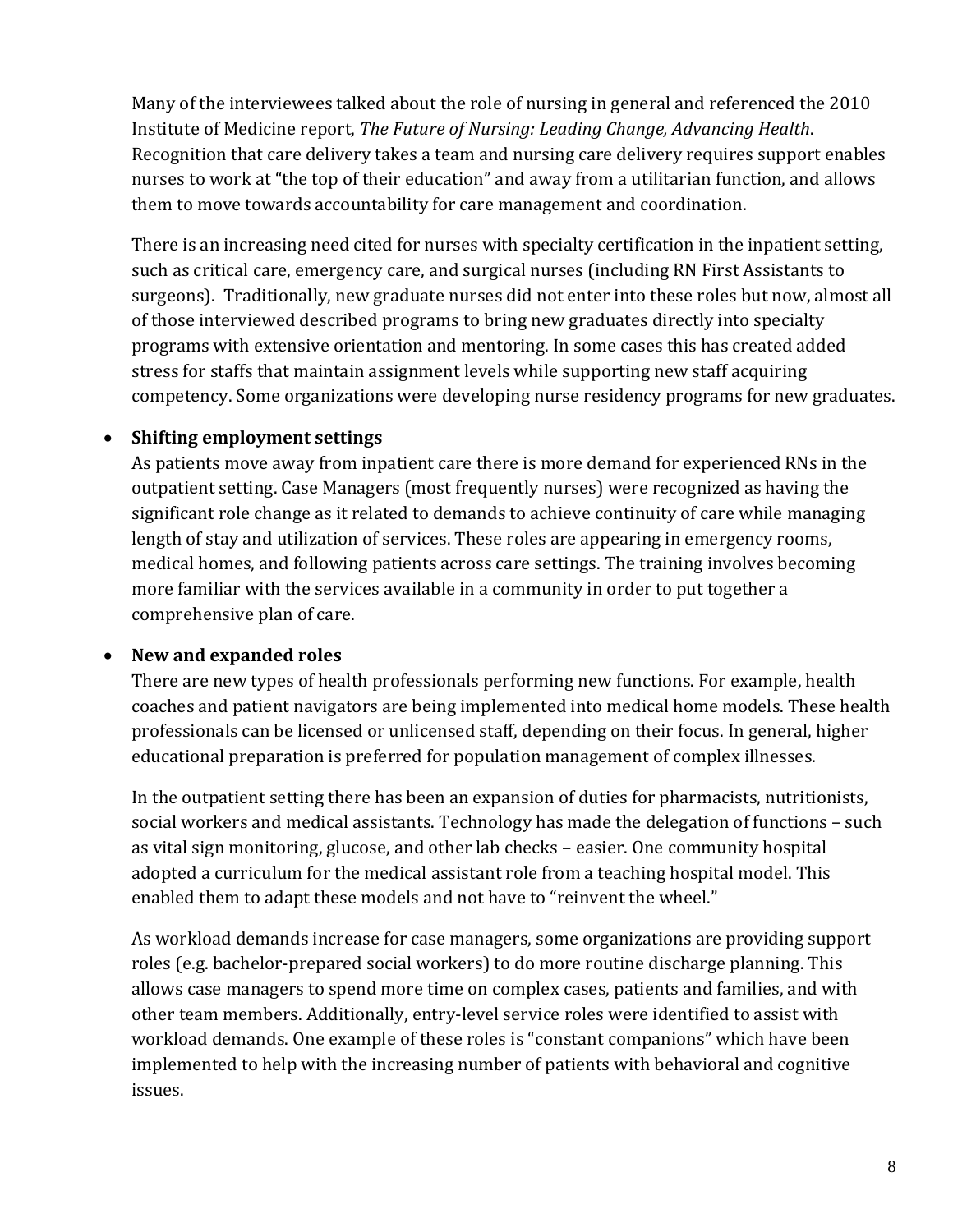Another way to minimize employed full-time equivalents (FTEs) might be to change the nature of partnerships with vendors. Services such as food services, housekeeping and clinical engineering are frequently outsourced. With increasing accountability for the patient experience, costs of care, and maintaining current knowledge, these partnerships can look more like employed relationships where the staff may be eligible for recognition, receive communications, or participate in staff meetings and improvement activities.

Other roles described were project managers in non-clinical and clinical areas for functions that do not fall within typical clinical service lines, such as diabetes management, palliative care or space/facility planning specialists. Success with these roles was described as "evolving." Some interviewees shared concerns that not enough attention is placed on integrating roles into existing patient care delivery teams. "Frequently other people on the team don't understand a new role and come with their own expectations of what that person should do." At times new roles were described as fragmenting care and slowing things down. The recognition that the delivery of healthcare is complex and requires a team effort is not new. "It's just hard to put coordination into practice with the pace we work at every day," commented one nurse leader. It appeared that many of the hospitals had not developed curriculum, competencies, or evaluation for team-based care.

## *3. Can you tell me what you think is most helpful to building a workforce? What do you find lacking (or barriers) in transforming the workforce?*

The employment market has been strong since 2008 when the economic crisis hit. In fact, all of the organizations represented had experienced layoffs. As a result, most vacant positions have had multiple applicants, allowing organizations to be selective in hiring. The most frequent response to the question was the existing workforce itself. The average length of service in many organizations is 15 years or greater. Despite issues around resistance to change, loyal and experienced staff were the most frequently cited advantages to transitioning the existing workforce. The knowledge of how things work, the willingness to orient and train new employees, and the pride in their work was often described, observed and celebrated at routine organizational events.

Some have reported measureable improvement within work environment satisfaction through more employee engagement. Though some leaders felt designations such as Magnet attracted and retained staff, they could not point to specific evidence to confirm these reports. A senior nursing leader from a teaching hospital with Magnet-designation noted, "For more than 10 years there has been a minimum hiring requirement of a BSN for staff nurses. We've had no problem attracting nurses."

## **Barriers**

Despite some of the positive experiences, there were barriers to transformation needs that were described. Those include: a fear of delegating transition tasks of care to others; new roles not being embraced by staff; and labor contract language that makes it challenging to create new roles (or expand roles of others). An example cited of the latter was the implementation of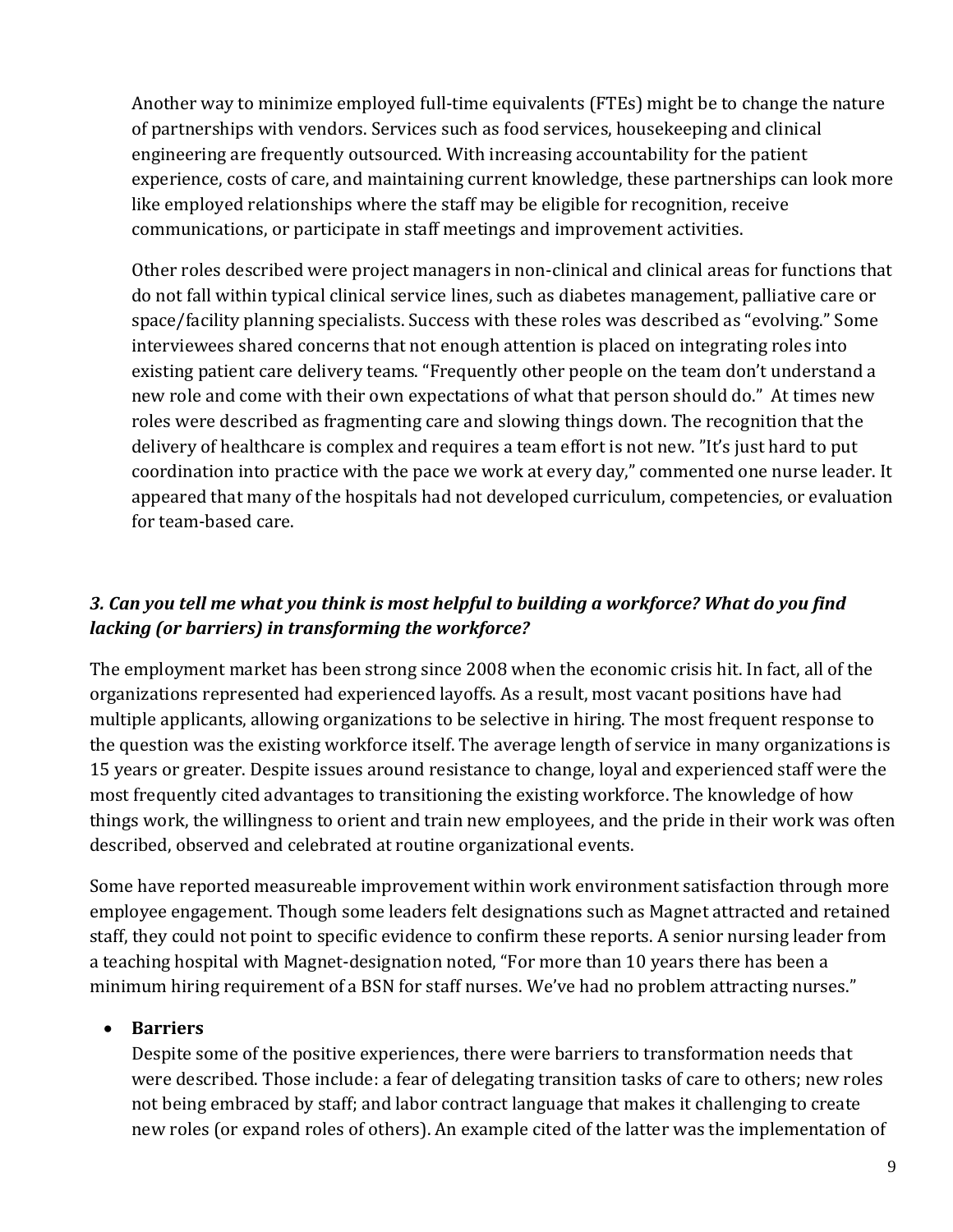residency programs for new nurses, recommended by the Institute of Medicine's *Future* of *Nursing Report*. One senior nursing leader reported that in order to implement the residency role for nurses – much like the model for physicians – a lower salary scale would need to be implemented. The organization had been unable to implement the residency program because union leaders would not agree to the lower pay scale.

Other barriers were wide variation in the understanding of healthcare policy and reform, which form the foundation for new strategies being implemented. One director stated, "There's a lot of talk about inter-professional learning, but there really is not much going on. Much of the collaboration needed to deliver care depends on existing relationships and organizational culture." 

Though interviewees believed that physicians and employee engagement strategies were making incremental improvements in ways of working more effectively together, there was still a "disconnect" between the top of the organization and the front lines. One manager described the positive results of lean process improvement, but felt that lean wasn't always embraced by senior leaders.

One director stated that although customer service training was available, it didn't necessarily result in staff innately feeling compassion or understanding of the perspective of the patient, family or a colleague. In reflecting on why customer service programs have had mixed success in hospitals, one senior leader stated, "There is an awareness of fatigue in the workplace for education targeted at 'fixing' the staff. Often when there are behavioral problems in the workplace, it comes from fear and lack of communication and understanding. When fear is the basic *modus operandi*, it's difficult to expect change."

Real transformation comes not from what workers are told to do, but the consciousness with which they do it. There is variability in the levels of awareness. This contributes to the ability to accelerate change in the work environment more than has been recognized. Interviewees talked about the resilience of the workforce as "confidence in managing change." If change management programs are not handled correctly, employees develop apathy to imposed programs feeling "this too shall pass."

## 4. Where do you look to hire people from? What types of people or expertise would you like to *have on staff that you feel is currently missing in order for your organization to be successful?*

"We may have a strong hiring environment, but the current healthcare workforce was educated and has worked in a model that doesn't exist anymore," stated a senior nursing executive. All but one of the interviewees described strategies to look internally for workforce transformation. The one exception noted: "We like to hire entry-level employees from industries that have placed emphasis on customer service training such as Dunkin Donuts and McDonald's."

One organization reported its internal strategy is to hire from within; this includes hiring and orienting staff without specific positions available, as well as succession planning to promote from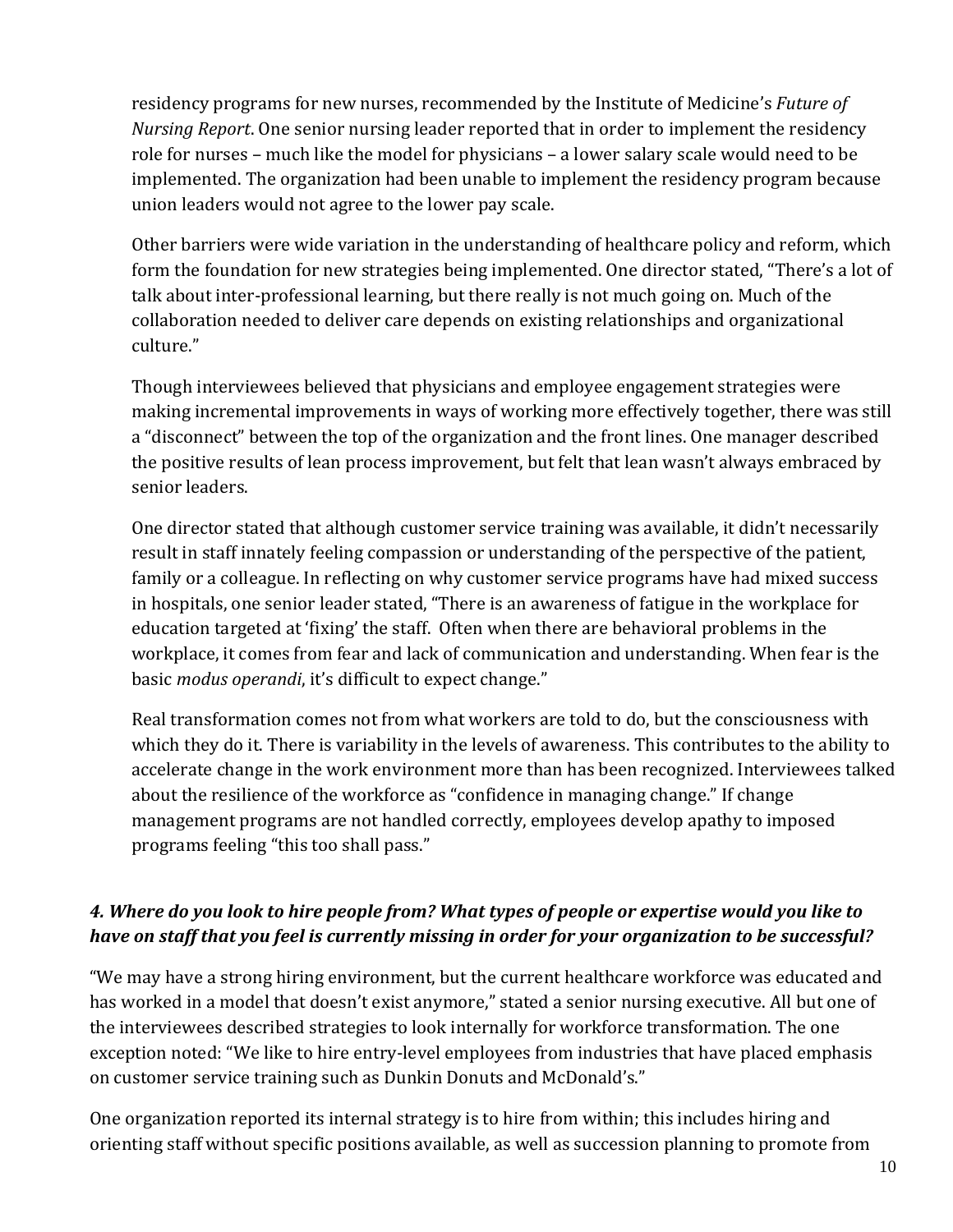within the organization. Other efforts included screening and interviewing strategies to hire for values and qualities that support teamwork and compassion. What interviewees are seeking are "teachable" staff and the willingness to be flexible to change roles and settings.

The need for better and more seamless career ladders that will allow workers to retrain for different settings, services and populations were also identified.

Several of the interviewees reported challenges with recruiting and retaining nurse directors and managers. There was concern that these roles do not have the supports or salary levels that would make them a desirable career path.

## *5. What approaches have been taken to support the educational needs and ongoing acquisition of new competencies in the workforce?*

A number of approaches are taken to support the educational needs of healthcare workers who are knowledge workers; examples include formal educational classes, attendance at outside conferences, and requiring certain credentials or certifications for the corresponding position.

Time for learning is considered a significant barrier. However the increase in on-line, or in shorter interval education, has made it more attainable for staff to participate. Attending outside education that may teach about an approach to care adopted at a teaching hospital is not viewed as valuable by the staff in a community or post-acute setting. Ideally, as staff develop expertise, they value learning right on the job. Access to supervisors, educators or clinical specialists are ideal, but with budget cuts and with management staff spending more time away from departments, it has been a challenge to maintain these roles or the presence of mentors.

New information systems and the electronic medical record have and will continue to consume training time as these systems are ever changing and regularly upgraded. Every interviewee's organization was working with a hybrid of models requiring staff to navigate through different systems. A senior executive reported that, "A physician told me of a case where he spent a half hour with a patient and it translated to three hours of computer work."

Simulation training is being used for clinical training and increasingly for team training.

## *6. How is education/training funded? Is the funding adequate?*

Organizations reported varied commitment to education and development. For instance, the goal to attain Meaningful Use may result in funding to support IT training. Most organizations provided education for updates on new equipment or education required for implementation of new policies, or credentialing and accreditation requirements.

Teaching hospitals reported more ongoing clinical education and paid for certifications (which typically require demonstration of ongoing learning). Outside conferences were frequently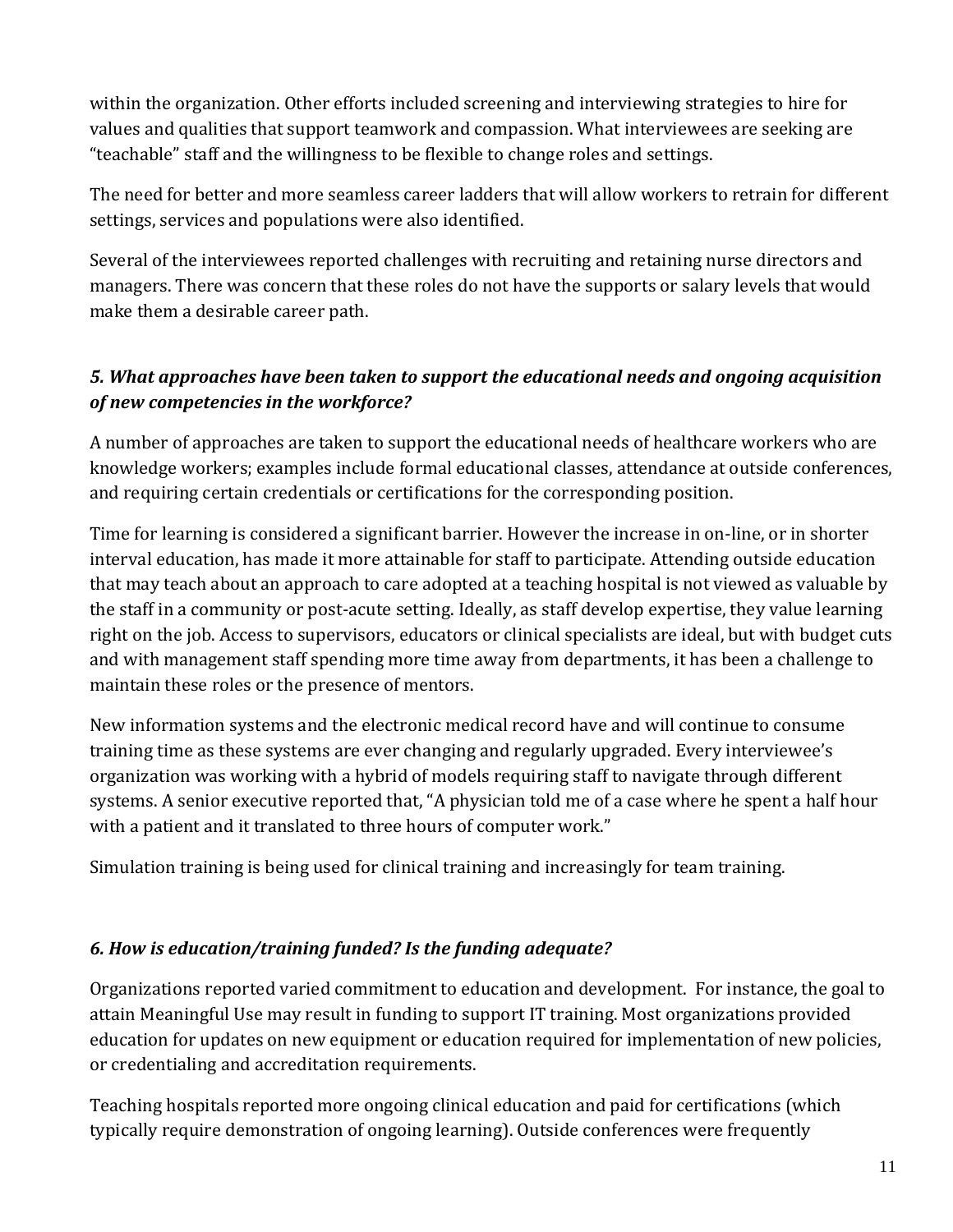mentioned for nursing, physician leaders and senior executives. With tight budgets, most organizations are trying to evaluate the best education value. Seeking philanthropy dedicated to education is emerging in community and teaching hospitals.

#### *7. Where there are gaps in providing for educational needs, what would provide the most value?*

- Use of technology. For example, access to web-based training was used by all organizations represented. This allows organizations not to have to develop all of the content.
- There is a need for more inter-professional education, including use of simulation technology and models of team training.
- Hospitals want the ability to integrate learning with work immediately. Several organizations described the value of bringing teams together to help solve current problems within their departments.

Maureen Bisognano, CEO of the Institute for Health Improvement, spoke about "flipping education" in her 2013 keynote address at the Annual Meeting of the Institute for Healthcare Improvement. The concept of changing the traditional classroom model where students learn then go out and try to apply what they have learned gets "flipped where they bring their 'homework' into the classroom and the teacher is more of a 'guide' to unlocking the solutions for the problems encountered."

## *8. What are some emerging areas of patient care delivery that you think require new skill, roles or responsibilities?*

- Population Health Management: Although models and evolving certificate programs are out there, there is still a needed for clinicians as well as executives that foster learning and development of evidenced-based practices.
- Short-term acute care: The nurse practitioner role in the inpatient setting includes a focus on care management and coordination.
- Data management: As more data becomes available regarding outcomes, it needs to be reported in a timely and understandable manner to allow the team to take action. Data specialists embedded in clinical teams would improve this area.
- Navigators to work directly with specific patient populations and assist them with care management.
- Leadership in a transforming environment: The role of leaders from senior executives to frontline supervisors  $-$  is changing rapidly. There is recognition by interviewees of the barriers presented by the hierarchy. The concept of "team intelligence" was discussed. This is defined by Suzanne Gordon, author and journalist who has studied hospital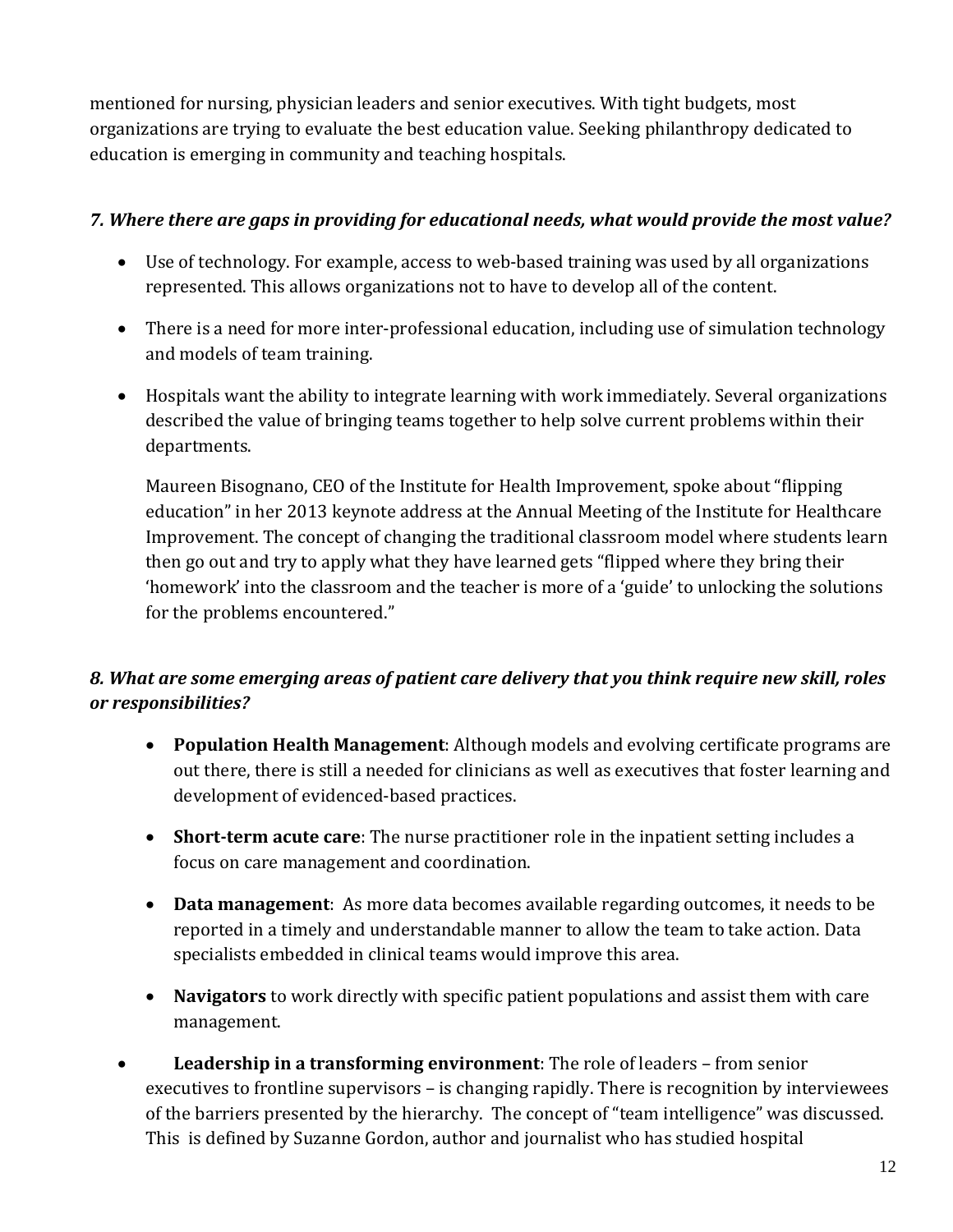environments, as "The active capacity of individual members of a team to learn, teach, communicate, reason and think together, irrespective of position in any hierarchy, in the service of realizing shared goals and a shared mission." Interviewees noted the need for leadership to recognize and support capacity for team learning in their organizations. This ultimately results in less dependence on hierarchy for problem solving. Other examples focused on creating more connection between leaders and front line workers, through initiatives like lean process improvement and regular "rounding" in departments.

#### **IV. SURVEY**

The purpose of the survey was to:

- 1. Identify priority knowledge, training and education needs in the hospital workplace now and over the next three years;
- 2. Identify best practices for accessing education and highest value point for the learner;
- 3. Identify ways MHA can contribute to supporting members' workforce transformation needs.

The survey was distributed electronically to  $5.187$  individuals from the membership data base. It was available between May 15 to June 1, 2014. There were  $438$  responses for an  $8\%$  return rate.

#### **Survey results**

#### **Respondents**

The following chart shows the breakdown of the roles of the 438 respondents:



#### **Total Respondents**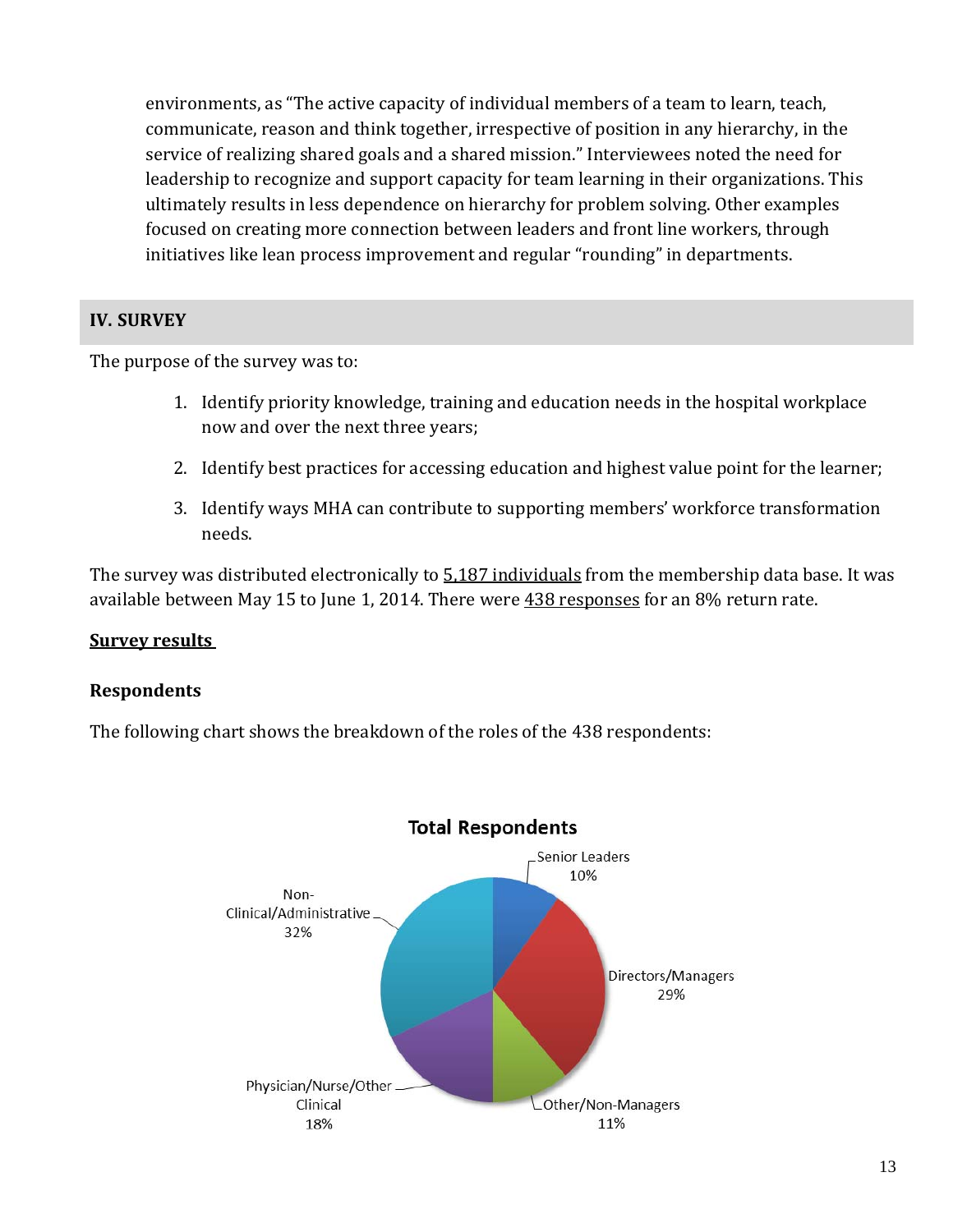The following chart shows the breakdown of the type of hospital (teaching or community hospital) or practice group. 



## **Respondents by Organization Type**

## **The respondents ranked the top areas that they see as areas of education needed. The areas they identified in rank order:**

- 1. Creating Engagement Between Patients & Staff
- 2. CMS/Healthcare Regulation Updates
- 3. Leadership Development
- 4. Change Management
- 5. Data Analysis and Management Skills
- 6. Conflict Management
- 7. Emerging Trends in Healthcare
- 8. Healthcare Technology Trends and Practical Applications
- 9. Effective Communication
- 10. Building Resilience in the Workforce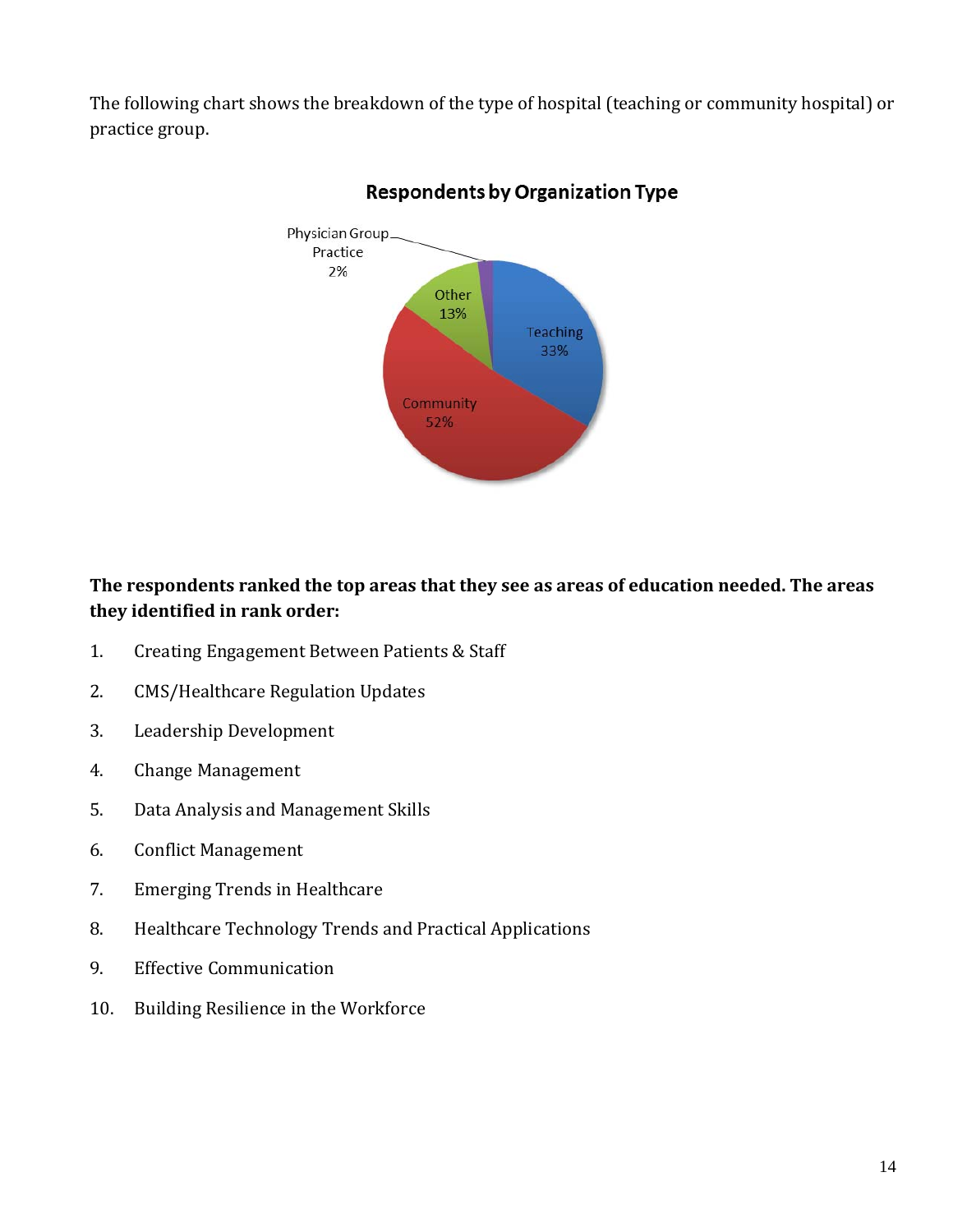**To get a sense of perceived staffing issues within the organization, we asked respondents to indicate the top three positions that their organization needs to fill. Table 3 shows their top four rankings**: 



Top Positions to be Filled at Organizations

**We asked respondents to indicate their level of comfort with the knowledge they have in a number of areas. Below are the top 3 areas they indicated the most discomfort, with #1 being the area with the** *most* **discomfort:**

- 1. Emerging technology and biomedical devices
- 2. Behavioral health management
- 3. Population health management

**We asked members to rank the areas they are personally most interested in more education**: 



#### **Desired Individual Learning Needs**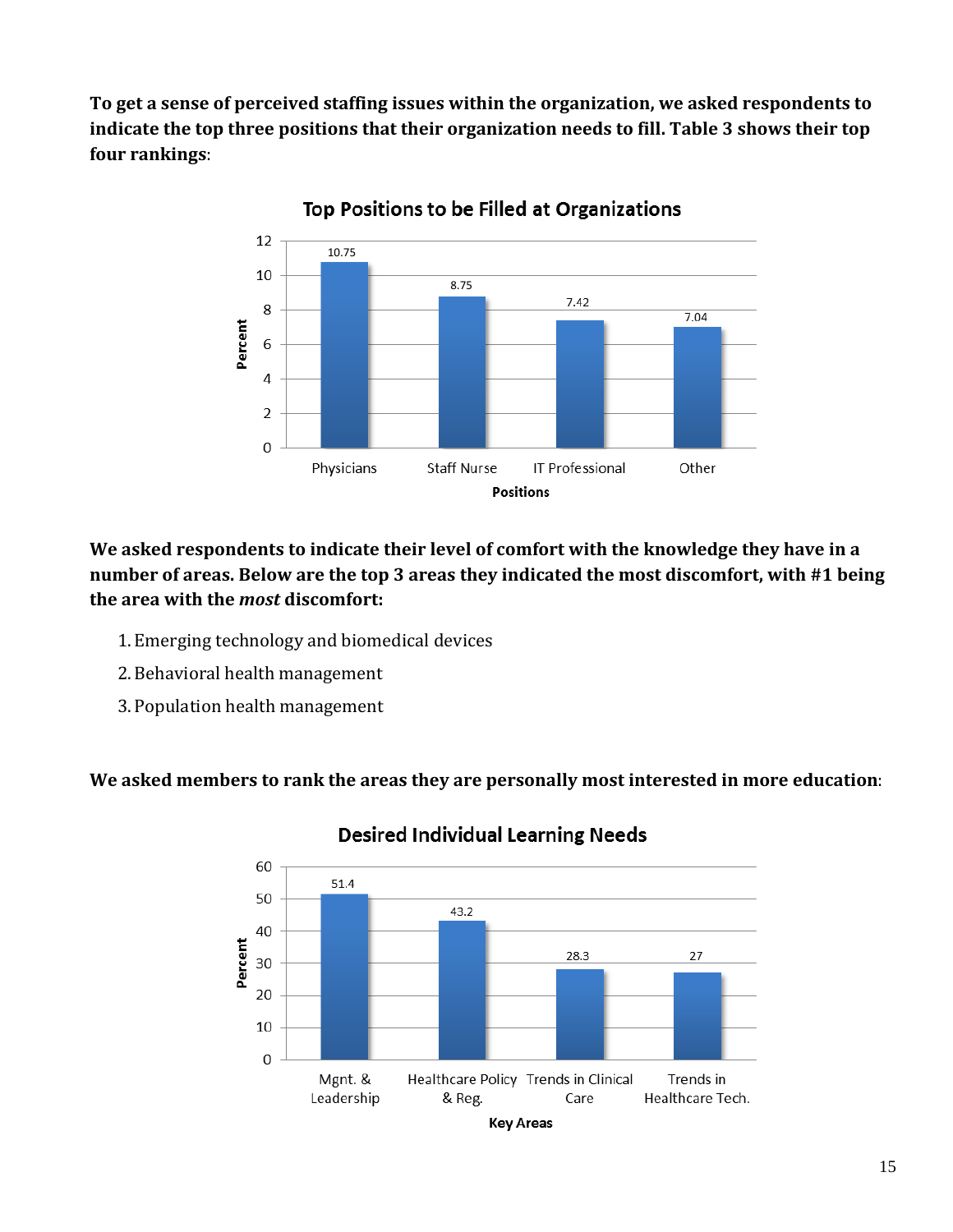**In moving away from how respondents perceived their own knowledge needs, we asked about** how learning needs are viewed for the organization as a whole. The top 6 out of 20 areas of **perceived organizational need for knowledge were:**

- 1. Building a resilient workforce
- 2. Stress management
- 3. Change management
- 4. Leadership in a transforming environment
- 5. Data management and use
- 6. Population health management

**Note:** The data show the respondents see the needs of the *organization* differently from their own needs – e.g., low need for change management skills for individual, but high need identified at the organizational level. There is a higher ranking of importance of skill at managing the context for reform over new technical or clinical skill sets. *The prioritization is for the organization to address stress, building a resilient workforce (defined at the ability of the workforce to deal with conflict and change, and to develop leaders with transformational skills.*

## **We asked respondents "how prepared or unprepared" their organization is currently to meet the emerging healthcare needs of their community.**

94.19  $\%$  of respondents felt that their organization was "prepared", "well prepared" or "very well prepared." 

## **We asked respondents what are the barriers for keeping up with healthcare trends.**



## **Largest Barriers for Keeping Up with**

**Note**: Lack of time and Budget Restraints made up nearly 75% of the ranking of barriers to keeping up with healthcare trends.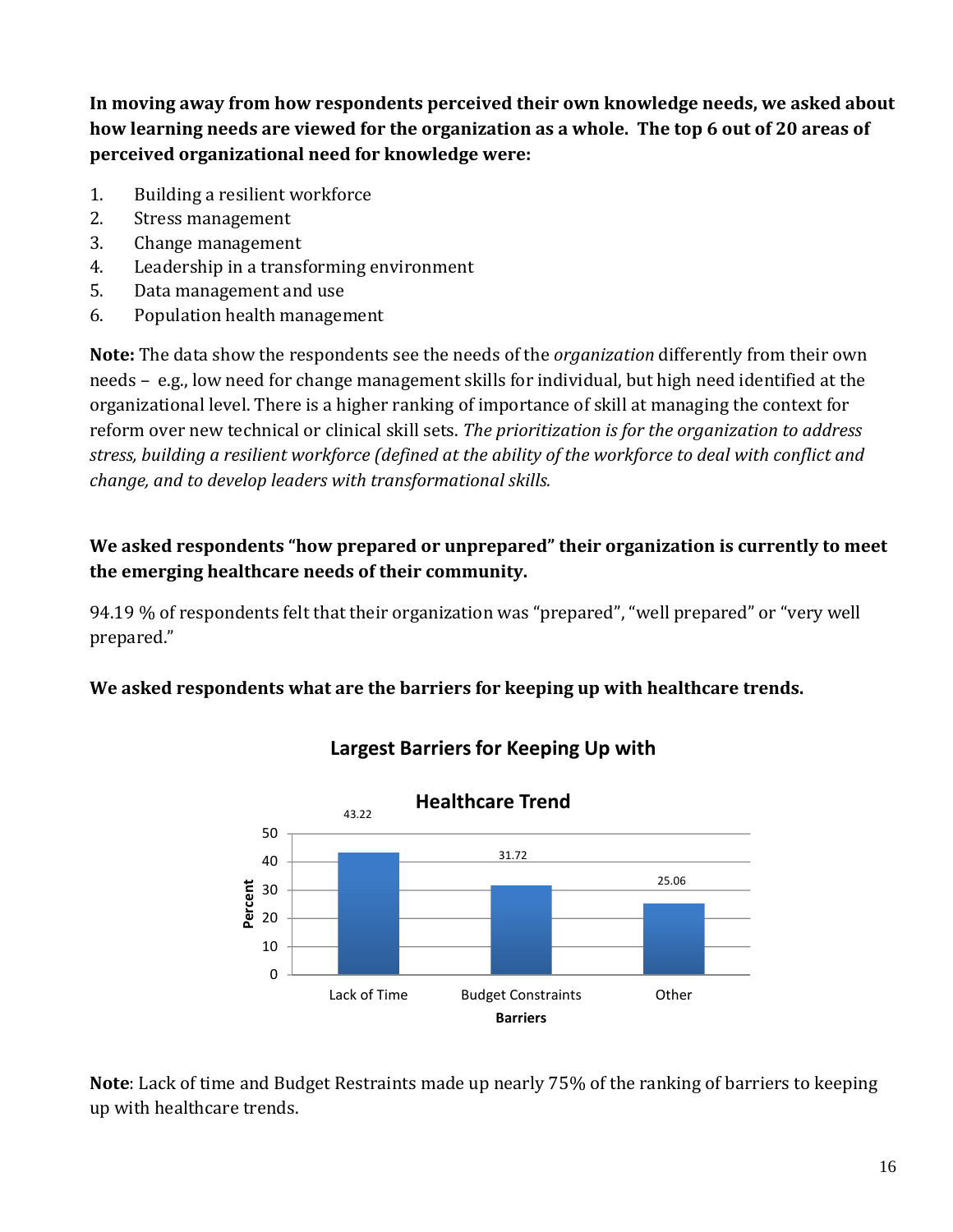**We asked respondents to reply to this statement: I understand how my job is related to the mission and purpose of my organization.**



**Comprehension of Mission Relative to Job** 

**Note:** 0% said "don't know/not sure" This may reflect the emphasis over the past decade on the patient experience, customer service, importance of teamwork, introduction of process improvement teams, root cause analysis, and assuring that employees are knowledgeable regarding the mission and vision of the hospital.

**We asked respondents to reply to this statement: I have the knowledge I need to do my job right.**



## Agreement of knowledge to do job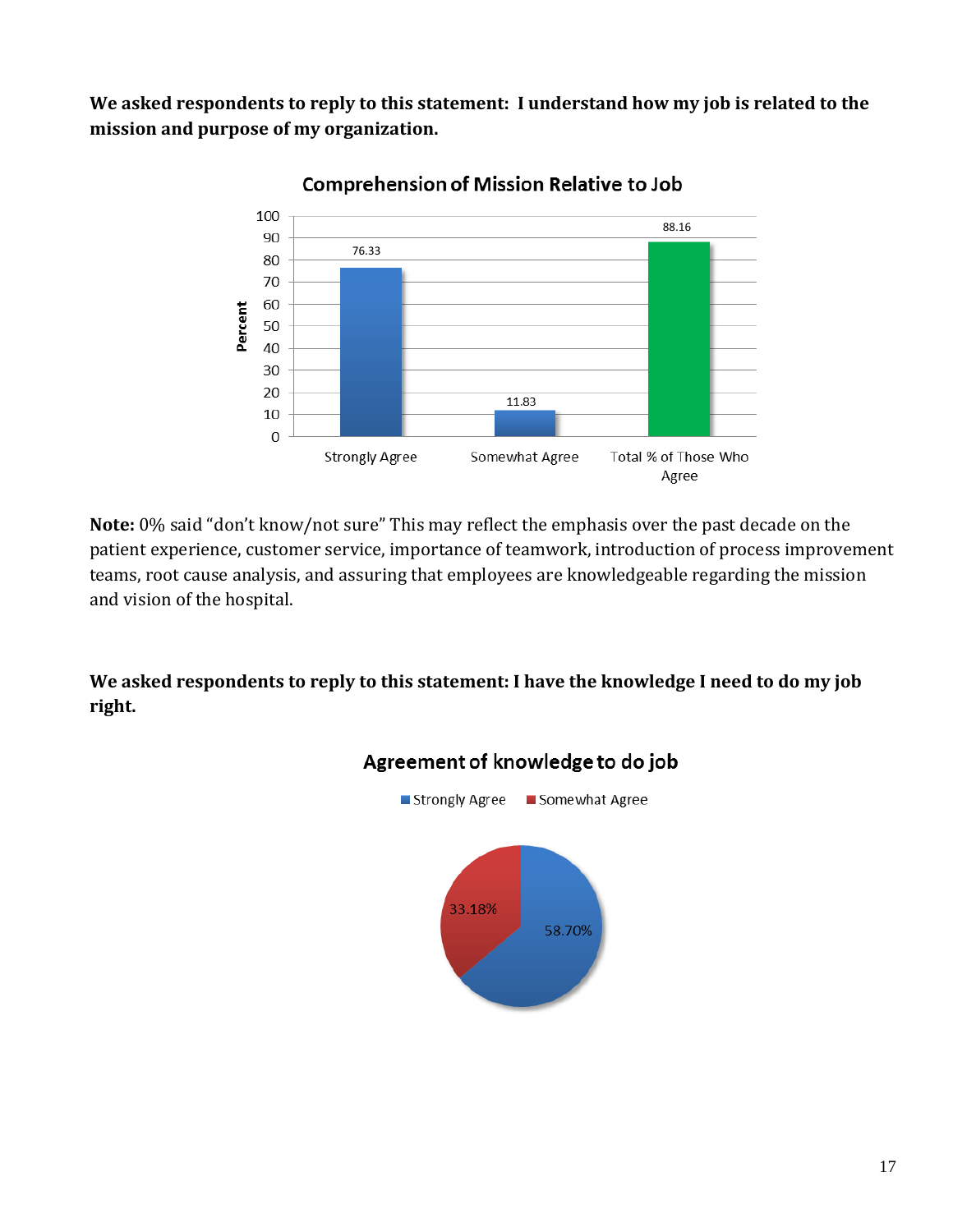**We asked respondents about the general level of satisfaction with resources provided for education in their organization:**



**Methods of training preferred are indicated below. Hybrid training was identified by far as the most preferred.**



#### **Preferred Method of Training Delivery**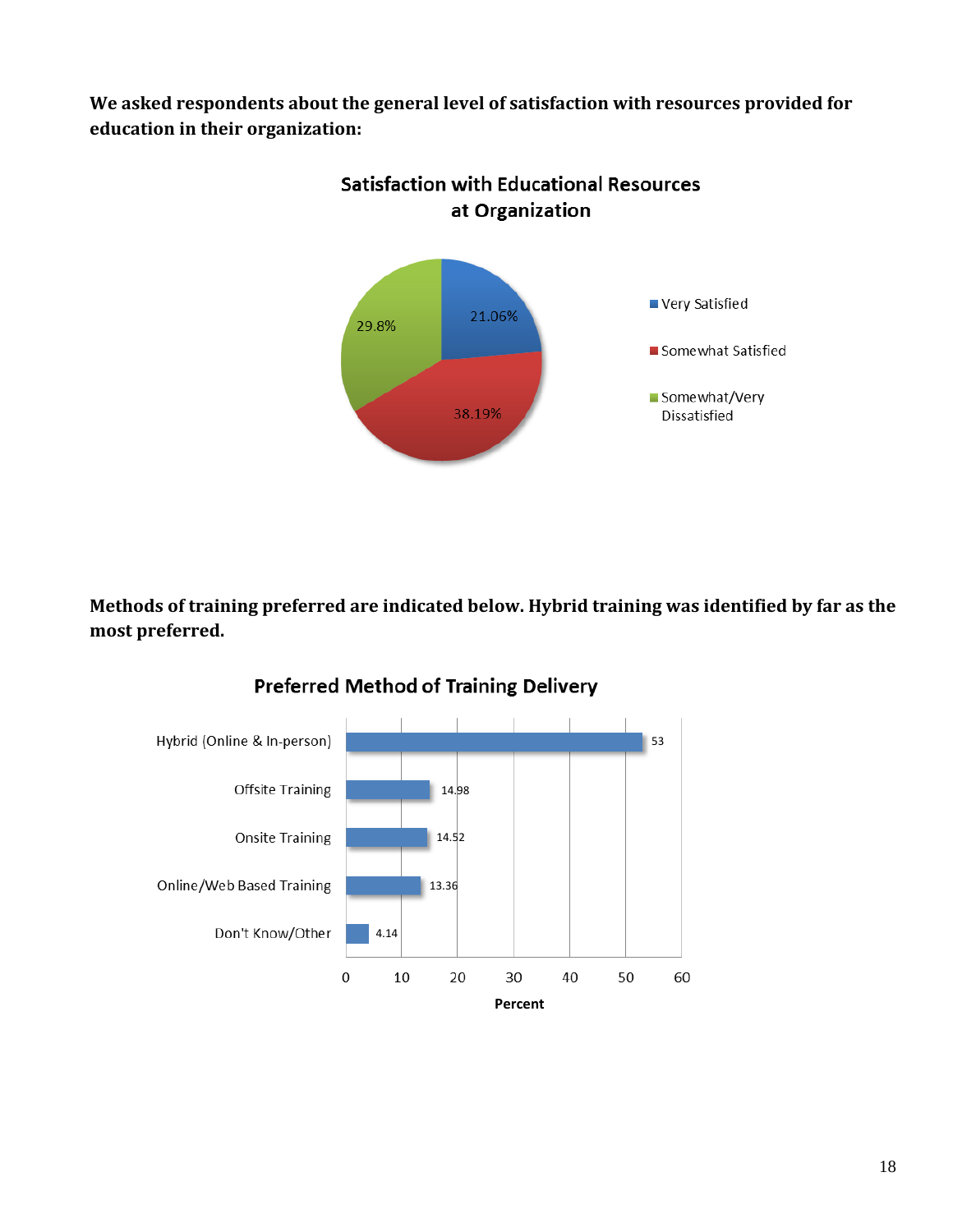#### **Preferences for length of training:**



## **Preferred Length of Educational Training**

**Note**: Less than 7% preferred a multi-day training session

#### **V. SUMMARY OF FINDINGS**

A picture emerges of a workforce that understands the efforts and strategic changes their organizations are making to respond to healthcare reform. The respondents also report feeling a high degree of connection to the organization's mission. However, the degree of conflict and stress within the organization and learning across teams appears to be undergoing significant challenges.

Respondents prefer to use their limited time on learning – specifically that which directly applies to the knowledge needed for their roles. This learning should be delivered in ways that result in adding value to those issues with which they are currently struggling. The approach to learning may differ depending on the topic. For example, learning to work as a team is not conducive to webinar format. Inter-professional learning done in an environment that is not viewed as relevant to an individual's work environment may not have added value either.

The survey demonstrates that workforce transformation must be done in such a way as to add value to the organization and the individual. As healthcare changes from a volume to a value proposition, so must the approach to the development of the workforce. Understanding of roles, team learning, and individual resilience are the foundation for transforming the current workforce. Responses suggest that if the environment is supported correctly, the staff itself will engage in a way to assure their learning needs are met in what is more likely to be a more productive, efficient and rewarding manner.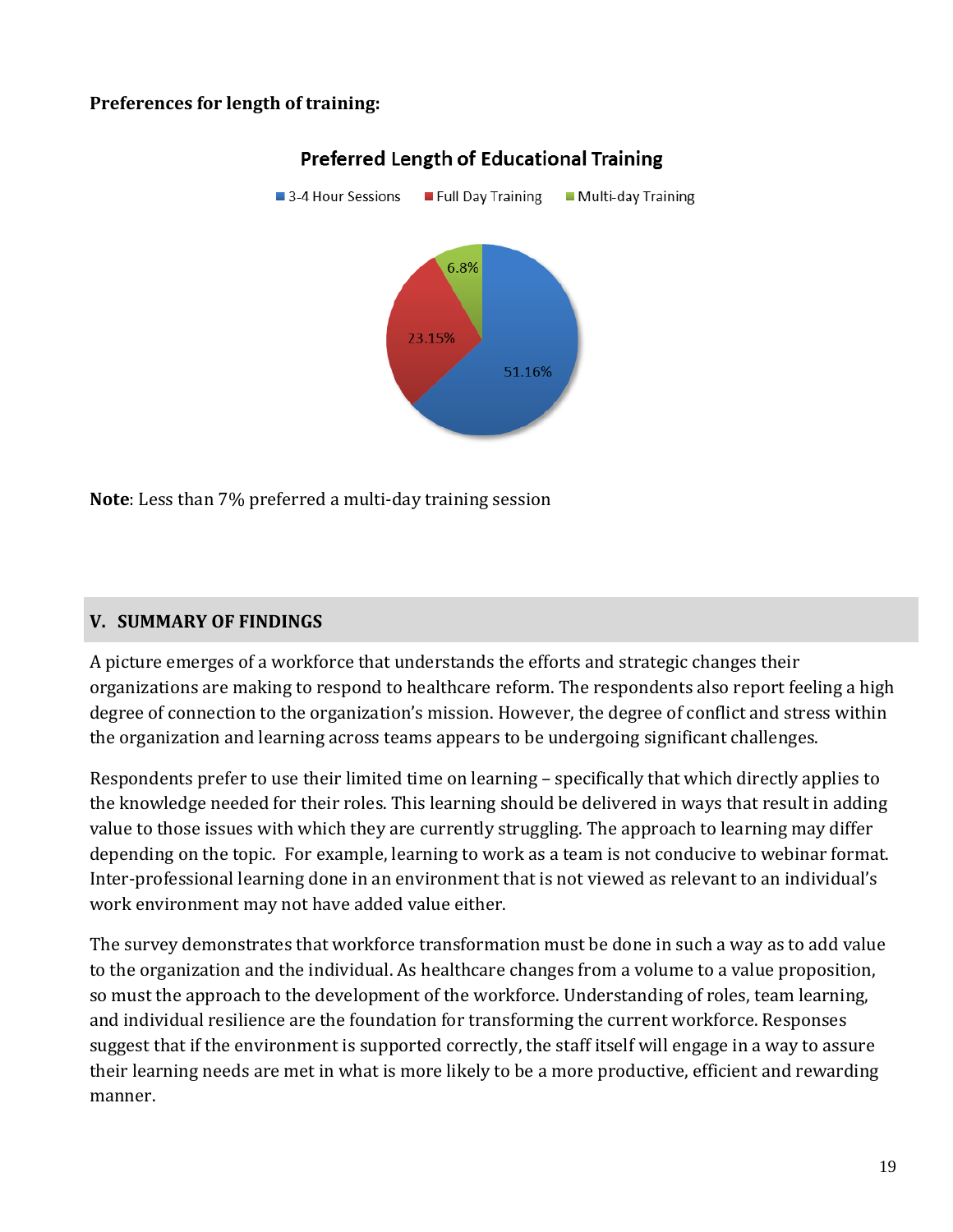#### **VI. WEAKNESS/BIASES AND LIMITATIONS**

The survey and assessment was an initial inquiry into the dynamics present in MHA member organizations. The condition of anonymity was important to supporting the authenticity of the information obtained. The approach of examining concurrent qualitative with quantitative data is ideal but may not directly correlate. The assessment of workforce transformation needs was obtained from the opinions of a broad representation of individuals in healthcare. This serves as a starting point for the reinforcing and restraining forces of change and ultimately a path to support the healthcare workforce transformation. No patients or families participated in the survey.

There was significant emphasis and discussion regarding the role of nursing in the context of healthcare reform. This may reflect the number of nurses interviewed; however, literature supported their perceptions. The importance of the interdisciplinary team and new roles emerging are recognized. Additional study and references included in this report point to opportunities to look wider and deeper into other team roles and skill sets.

## **VII. CONCLUSIONS**

Healthcare expenditures account for a significant percentage of the national and state economies and continue to grow. Healthcare organizations in Massachusetts and their workforces are increasingly strained as more people enter the healthcare system as a result of coverage expansion, demanding new approaches to care delivery. It is widely recognized that developing and supporting a productive workforce is essential to lowering per-capita costs of care. It is time to expand on how to align payment systems and new models of care with how to transform the healthcare workforce in order to deliver new models of care.

We appear to be fortunate in Massachusetts that within our healthcare organizations there is an appreciation for the workforce's knowledge, loyalty, and pride in what they do. It is therefore also important to look closely at the strengths of the workforce. The survey respondents report strong belief in their hospitals and feeling connected to the mission. However, the unprecedented challenge of retooling the current workforce for the present and foreseeable circumstances presents larger barriers to remodeling effective care delivery.

#### **Early adopters are piloting new roles which are intended to give greater attention to team‐ based delivery of care and accountability for outcomes.**

Team training efforts are in their early stages. There is significant focus on the role of nursing as a next point of focus. As with all early innovations, there are lessons to be learned, improvements to build upon, and knowledge to disseminate. However, there are considerable cultural barriers to changing the workforce. It's important to note that lack of progress on a wide scale-change, however, will come at a great cost of limited productivity that is already at a 20-year low. The burden of that cost could significantly obstruct the ability to make advancements in the redesign of care delivery.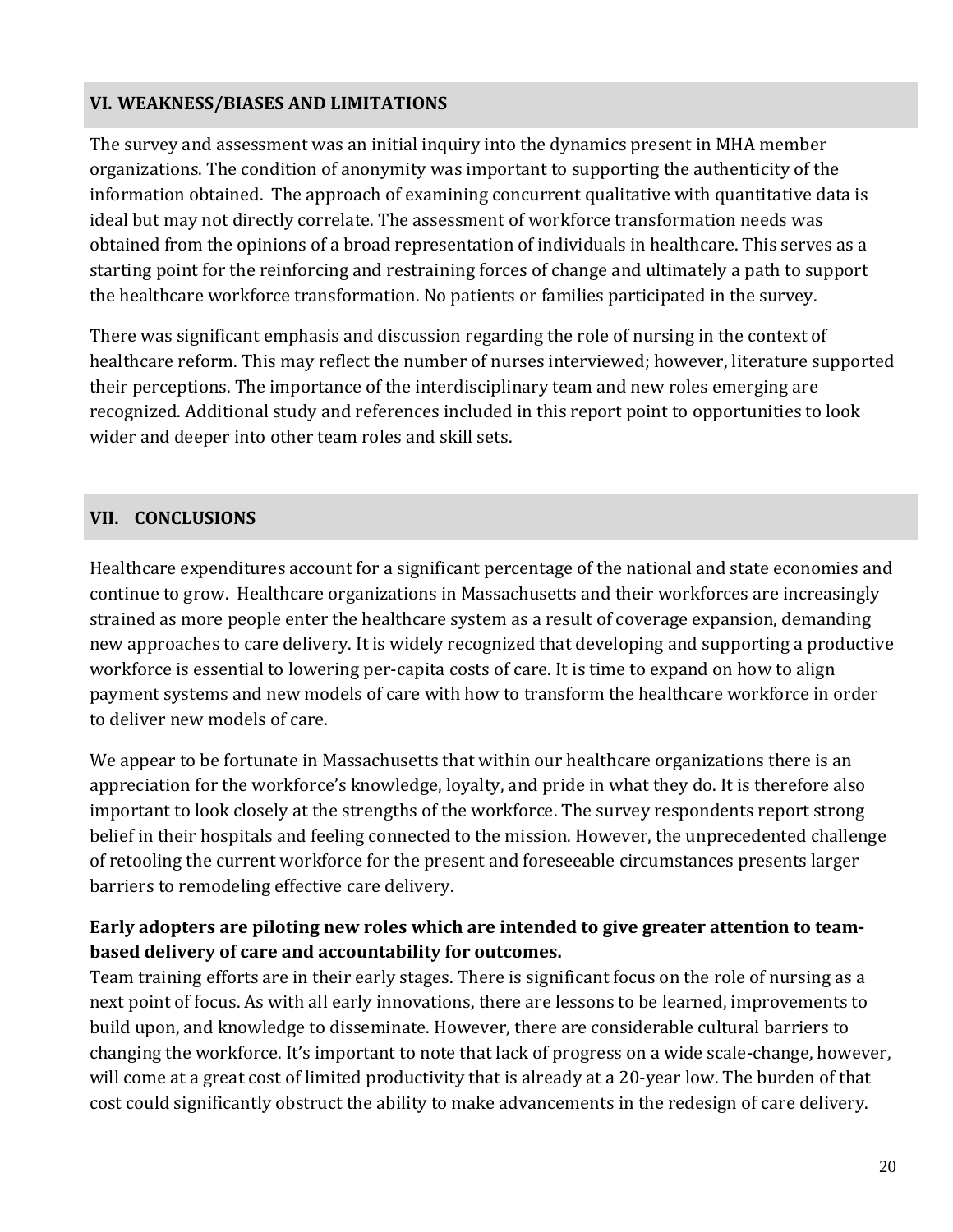#### **Engagement of frontline workers is critical in order to connect strategic vision with execution**.

Most healthcare workers have important ideas for improving healthcare delivery. It is understood that fixed, layered, fragmented approaches to any work, but especially complex work where there are frequent decision points, requires people and teams working with intelligence. The new "team intelligence" develops with a foundation of a resilient workforce energized by possibility instead of fear, understanding instead of confusion, and authority that comes with ownership. Clear and ongoing communication between leadership and the frontlines is critical.

#### **Health system change will require a workforce with role and career flexibility.**

Leaders and workers need to shift from rigid role and task orientation to well defined career frameworks that provide flexibility to change roles and settings, develop new capabilities and alter professional focus in response to the changing environment and the needs of patients. Labor unions will also need to bring a new vision of potential to what will create career longevity and opportunity and work with hospitals to create new and more flexible structures.

#### **Start with the question: What does the patient need?**

Many of the interviewees used examples of complex care journeys with family members. By retooling the workforce and acknowledging patient stories, staff will be able to create ideal journeys that include the patient and family perspective. Knowing the patient, integrating care and managing transitions between home, outpatient, and acute settings is critical to define and train as a team, evaluating results from the patient perspective.

## **Moving ahead and reframing subsequent questions:**

As greater understanding is acquired around disease management, care coordination, and patient needs the next step is to pose more questions:

- Does the workforce have the right skills and competencies needed to function in new models of care?
- What roles are needed and how can different skill configurations best meet these needs in different geographies and practice settings?

#### **Important considerations to moving ahead:**

- A focus on having fewer team members around a smaller population of patients.
- Training individuals for new roles with education and training that is convenient, timely, and with financial incentives that are taken into consideration.
- Training teams to accept new roles; other team members need to understand the content of new roles and feel the individual is appropriately trained to take on the new role. They also need to understand how the new role fits into work flow and overlaps with their current role.
- Attention to individual resilience and vitality: educating providers and supporting work environments that value self-care, reflection, and respect will promote creativity, innovation, and compassion.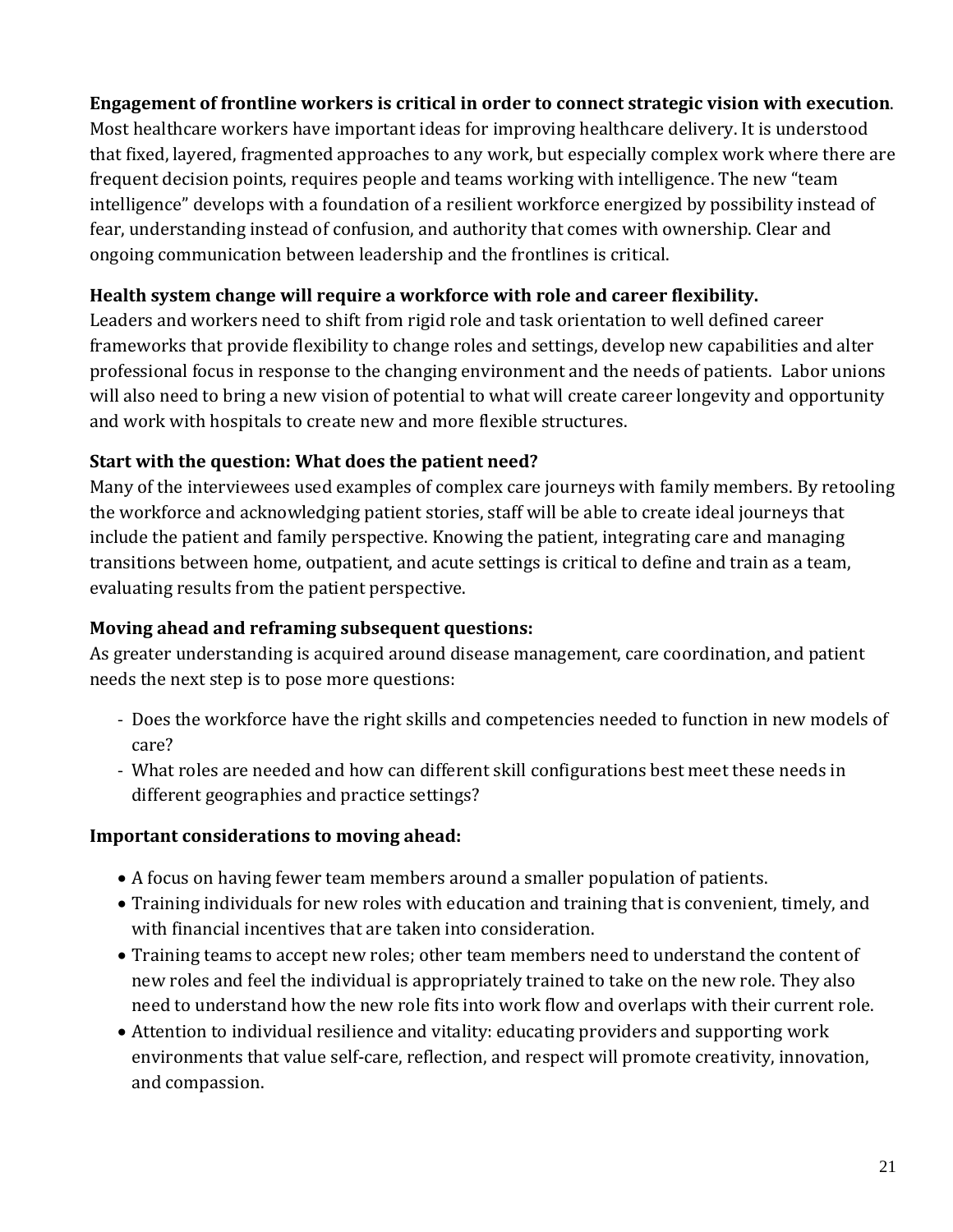- Leadership commitment to resourcing workforce transformation including the development and support for transformational leadership skills and standardizing their own work to partner with frontline workers.
- Apply focus to redesigning curriculum for students in the pipeline to include new settings for education and exposure to roles and accountability for care.

It will take a consistent commitment of resources to achieve the retooling of the current workforce during a challenging time for healthcare. Considerations for new ways of funding or partnering with other organization will need to be considered. This funding will not be just organization based, but should be aimed at supporting wide scale change.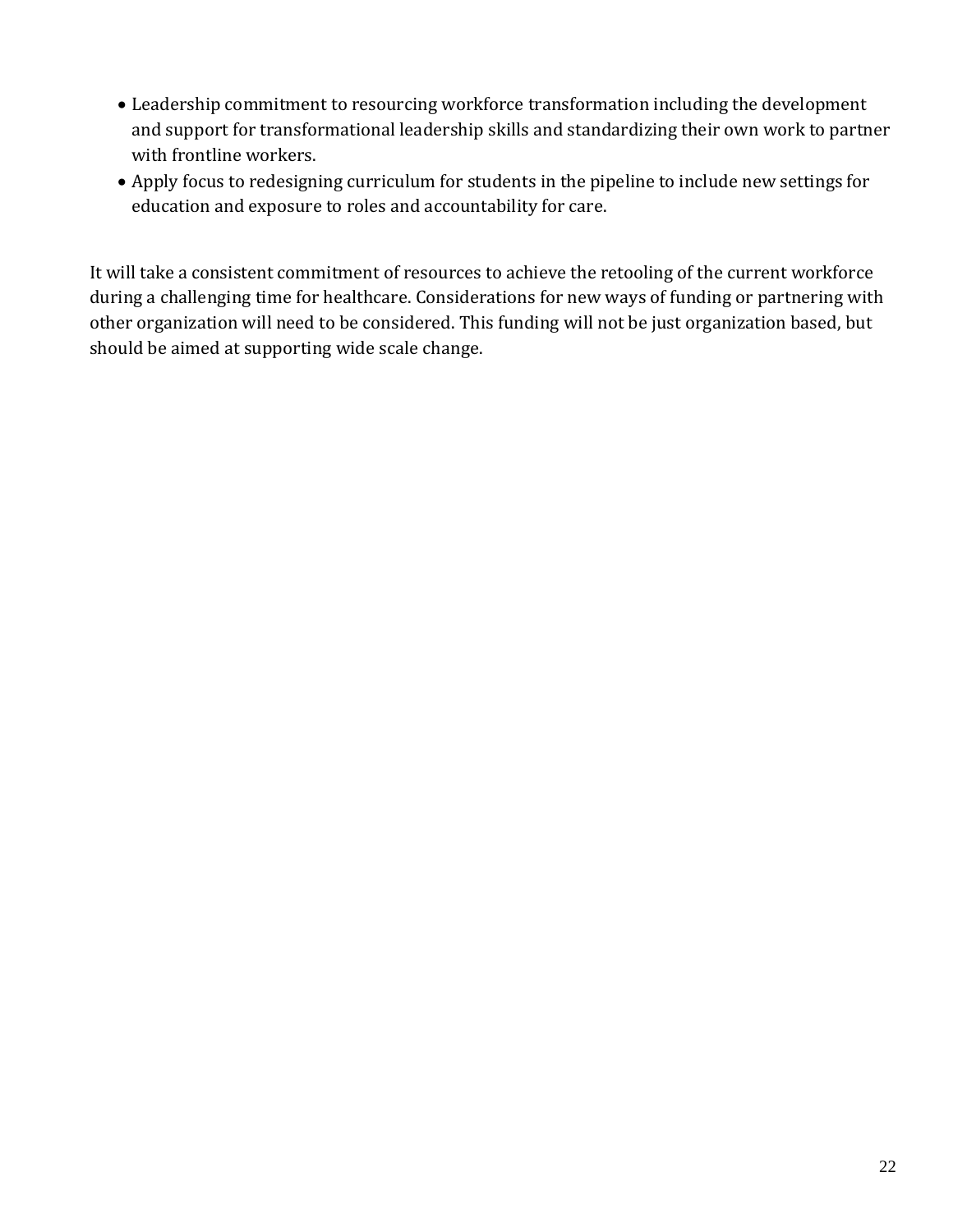#### **ACKNOWLEDGEMENTS**

Deep appreciation must be extended to the 16 individuals who represented frontline staff, managers, directors, senior leaders and hospital CEO's who made themselves available for the interviews. Their candor and personal commitment to understanding and addressing the needs of the workforce was evident. 

Several other leaders provided perspective for this report representing two organizations that serve to lead change in healthcare in Massachusetts and beyond: Sharon Gale, CEO, Organization of Nurse Leaders of Massachusetts and Rhode Island and Joanne Healy, Senior Vice President, Education and Development for the Institute for Healthcare Improvement.

The Gallup Company was engaged for assistance with the structured interview questions and survey design. However, its staff went well above and beyond their scope by accessing support from their considerably talented team in order to produce meaningful information.

And lastly, the staff of the Massachusetts Hospital Association whose specific job it is to understand the learning and education needs of those who are responsible for future care delivery and who are making our hospitals and health systems the safest, best experience for all patients and families. Recognition goes especially to Pat Noga, RN, PhD, Vice President, Clinical Affairs; Kirsten Singleton, CAE, Executive Director, Center for Education & Professional Development; and Jill Ettori, Marketing & Events Specialist. Lynn Nicholas, FACHE, CEO, championed the application for funding for this report so that the conversation about workforce needs could be elevated knowing the power of collective thought and collaboration throughout the Commonwealth.